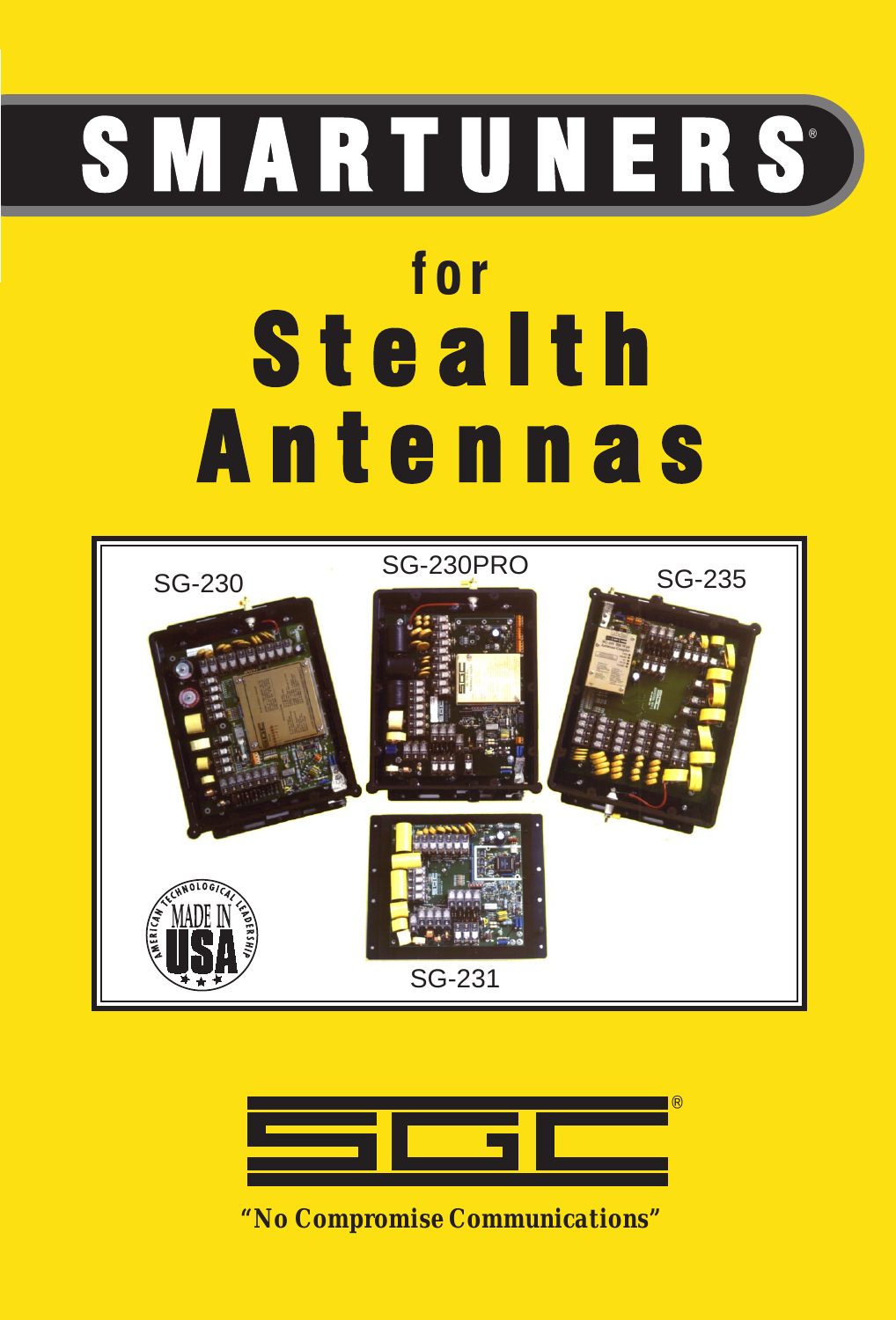# **Smartuners for Stealth Antennas**



**"No Compromise Communications"**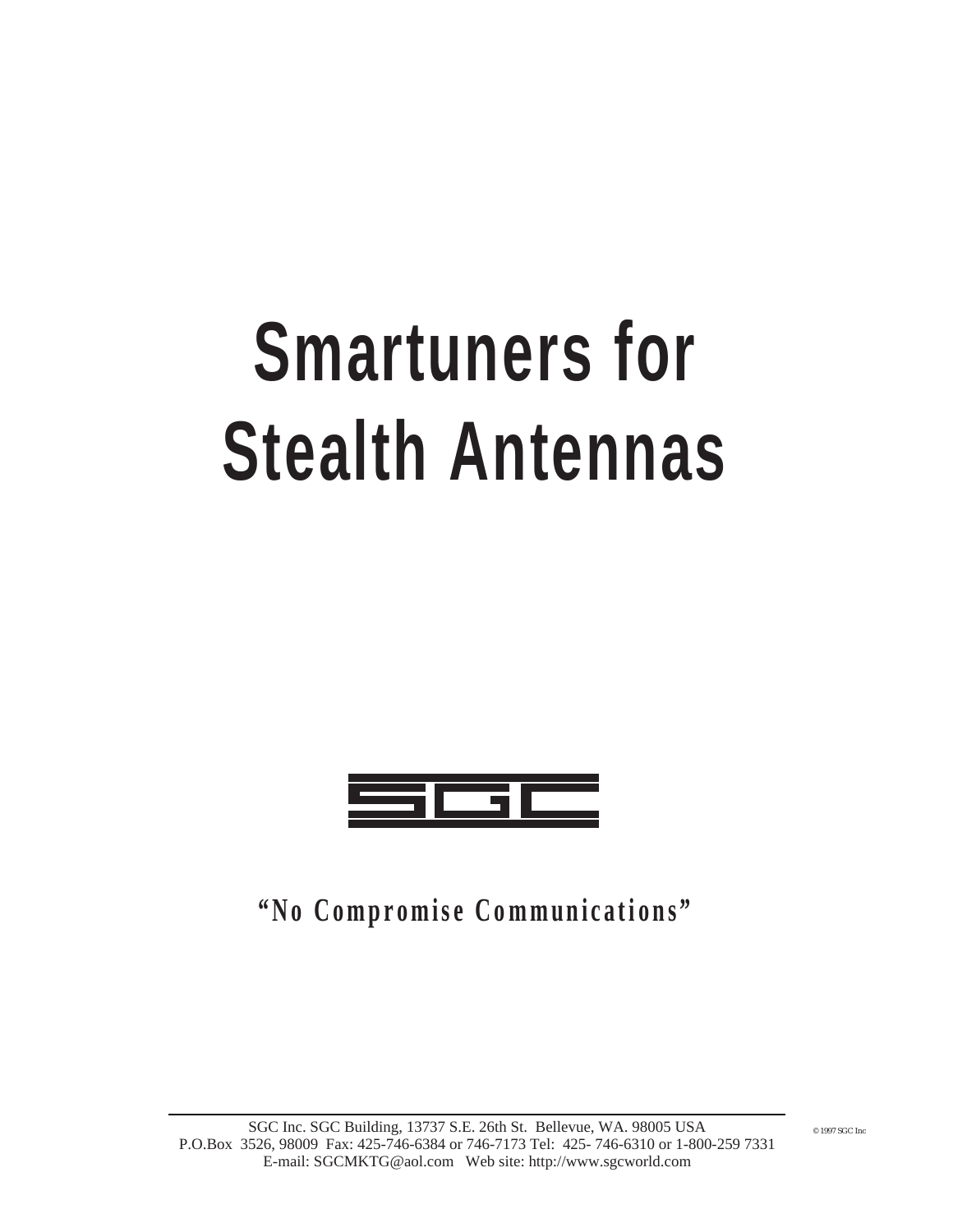## **Table of Contents**

| <b>Introduction</b>                                                                                                                                                                                                                          |                |
|----------------------------------------------------------------------------------------------------------------------------------------------------------------------------------------------------------------------------------------------|----------------|
| <b>Chapter 1 Tuner, Coupler, What is the Difference?</b>                                                                                                                                                                                     | $\overline{2}$ |
| <b>Chapter 2</b> Why an Antenna Coupler?                                                                                                                                                                                                     | 4              |
| <b>Chapter 3 Basic Antenna Theory</b><br>Long Antenna<br><b>Short Antenna</b><br><b>Antenna Radiation Patterns</b><br><b>Antenna Height and Radiation Angle</b>                                                                              | 6              |
| <b>Chapter 4 Antenna Types - Theory</b><br>Vertical<br>End Fed Wire, or Marconi<br>Inverted L<br><b>Center Fed</b><br>Loop                                                                                                                   | 10             |
| <b>Chapter 5 Practical Installations</b><br><b>Ground Systems</b><br><b>Flag Pole Vertical</b><br><b>Tree Mounted Verticle</b><br>Invisible L<br>Where is the Loop?<br><b>Center Fed Stealth Antenna</b><br><b>Tree Supported Delta Loop</b> | 14             |
| <b>Chapter 6 Indoor Antennas</b><br>Indoor Loops<br><b>Apartment Loop</b><br>Portable Loaded Loop<br><b>Attic Antennas</b>                                                                                                                   | 22             |
| <b>Chapter 7 Construction Techniques</b><br><b>Wire Antennas</b><br>Weather mounting the SGC Smartuners                                                                                                                                      | 25             |
| <b>Chapter 8 Conclusion</b>                                                                                                                                                                                                                  | 27             |
| <b>Glossary</b>                                                                                                                                                                                                                              | 28             |

 $\mathbf{i}$ 

 $\odot$  1997 SGC Inc.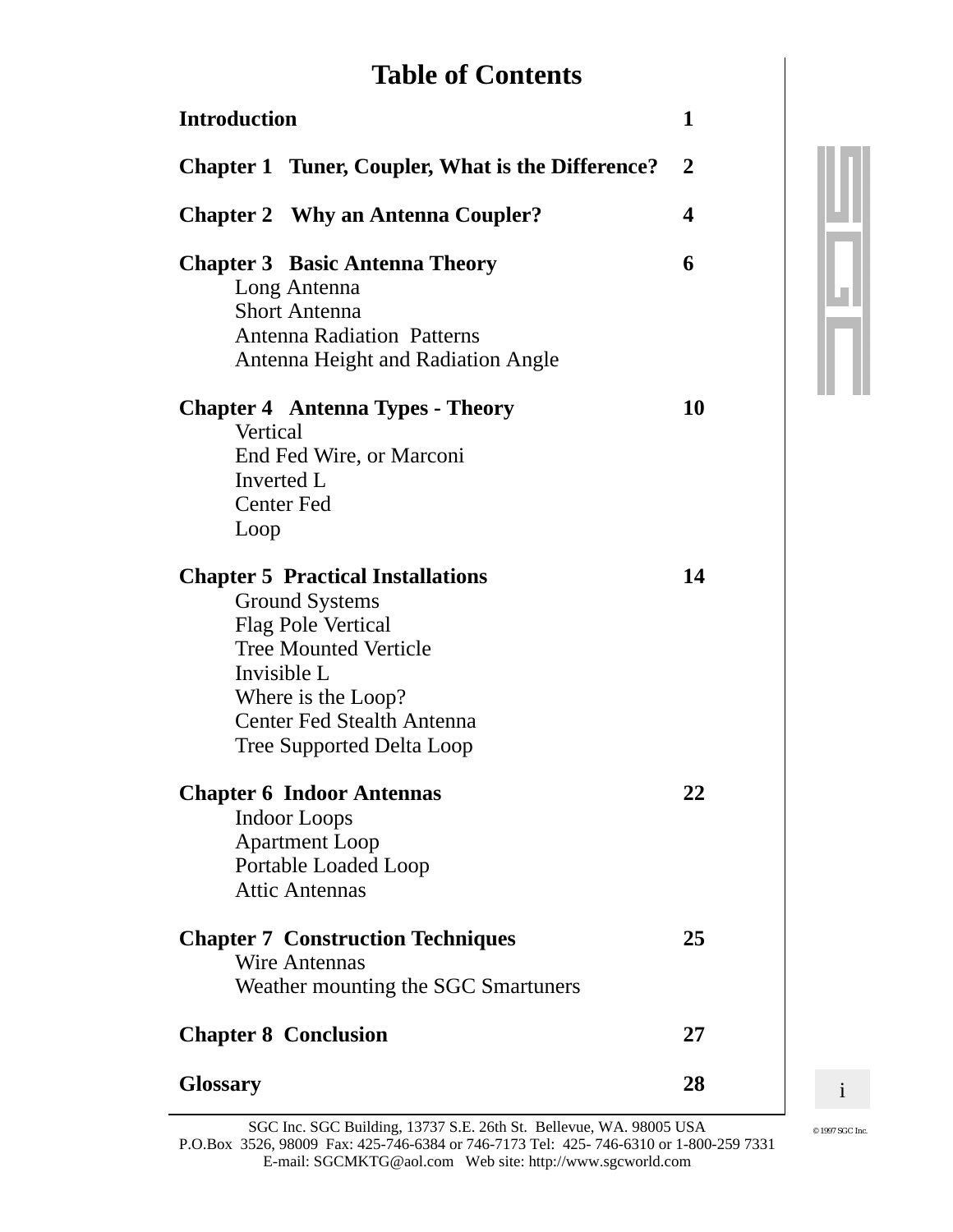## Introduction

#### Using the SGC Smartuners<sup>®</sup> in Antenna Restricted Locations

The purpose of this book is to assist those who must operate a High Frequency radio station from an antenna restricted environment. You will find that it is not necessary to install large obtrusive antenna systems to have effective HF communications. Of course the information contained here can be applied to non restricted environments as well. Even if you are not an experienced radio operator, you will find plenty of information to install an effective HF antenna system in any location or environment.

If you already have a working knowledge of HF antenna systems, we hope that this information will spark your interest in experimenting with different designs to optimize the performance of your installation. Using the SGC Smartuners<sup>®</sup> removes most of the tedious impedance matching circuit design and construction from your antenna experiments, and allows you to spend your time more effectively in trying different ideas and getting signal measurements and reports.

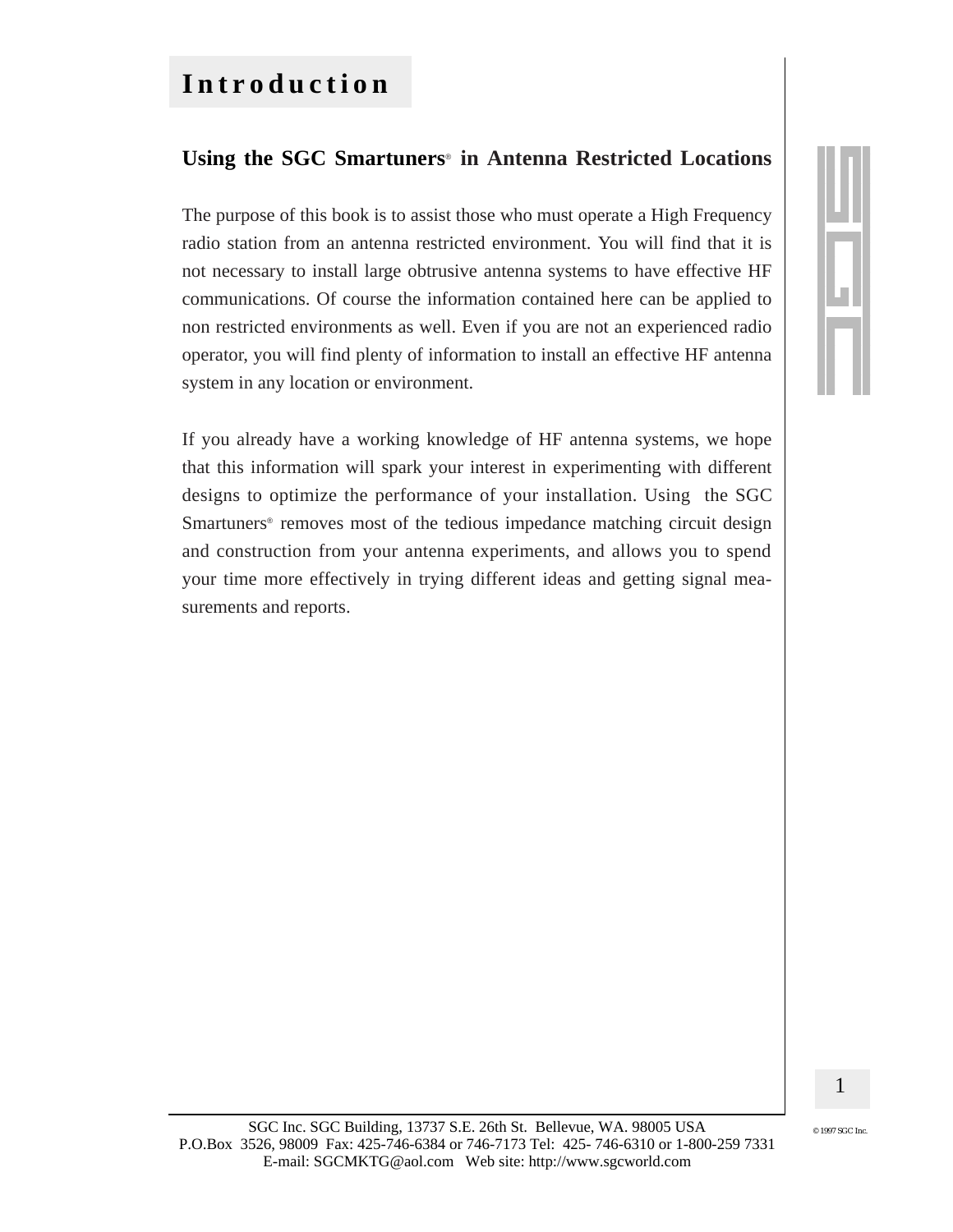## Chapter 1

#### Tuner, Coupler, What is the Difference?

Antenna couplers are placed at the antenna, and precisely match conditions of the antenna to the feed line. Antenna tuners are generally located at the transmitter output, at the radio end of the coaxial feed line. A tuner placed at the transmitter, fools a transmitter into working correctly. A coupler installed at the antenna feed point eliminates the most serious cause of feed line losses by providing a proper match of the antenna to the feed line. The Smartuner<sup>®</sup> is a true antenna coupler.

\*typical antenna tuners do not have the wide impedance matching range that the SGC couplers offer.

The SGC Smartuner® series of automatic antenna couplers eliminates these challenges, and allows a single antenna to operate efficiently at any frequency in the HF and even VHF to 60 MHz. bands. Tuning is completely automatic, and very fast. The weather proof design allows mounting the Smartuner<sup>®</sup> at the antenna feed point, so the feed line (coax cable) always has a low SWR, and low loss.

## **Smartuner® Family**



© 1997 SGC Inc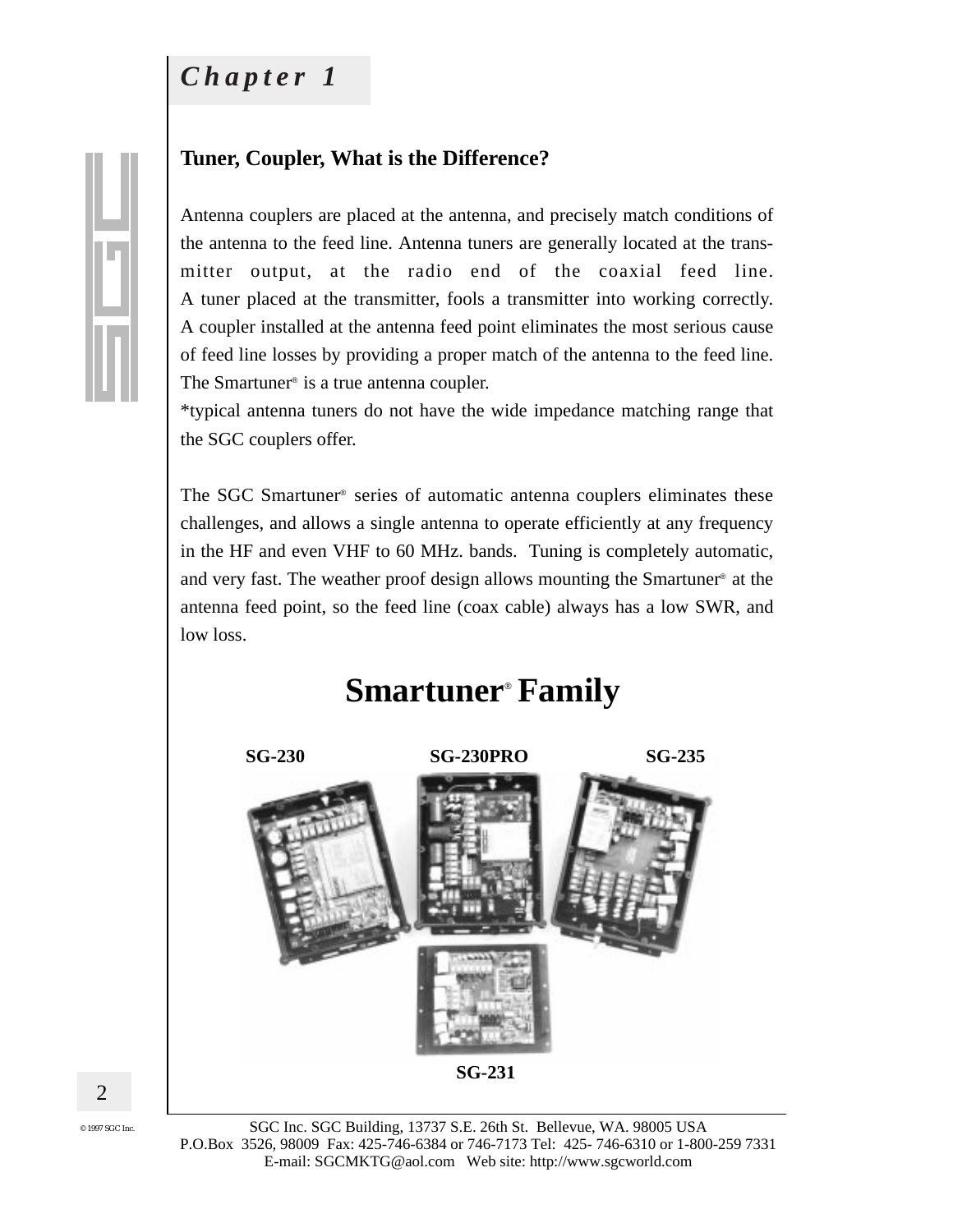The SGC Smartuners<sup>®</sup> are general purpose antenna couplers which can be operated with any HF radio and almost any type of antenna configuration. The coupler network consists of a  $\pi$  (pi) or L type. It automatically selects appropriate algorithms that have been determined from the internal coupler measurements. It reads, and feeds this information back to the microprocessor. The initial (first time) tuning may take one to several seconds depending on the complexity of the tuning process for the particular antenna. After tuning the first time for a specific frequency and antenna, this information is entered in the non-volatile computer memory which will store up to 500 tuning solutions. When the same conditions are encountered again, re-tuning is accomplished within 10 milliseconds by recalling the information from the memory. Special software has been designed by SGC to allow accurate and fine tuning of the coupler.



The matching range of the Smartuner<sup>®</sup> is much greater than the conventional manual tuner, and offers much greater flexibility. Yes, it can probably tune up the proverbial "wet string" (make sure that you use salt in the water)! \*most other couplers on the market do not have this tune from memory feature, and must retune each time that the frequency is changed.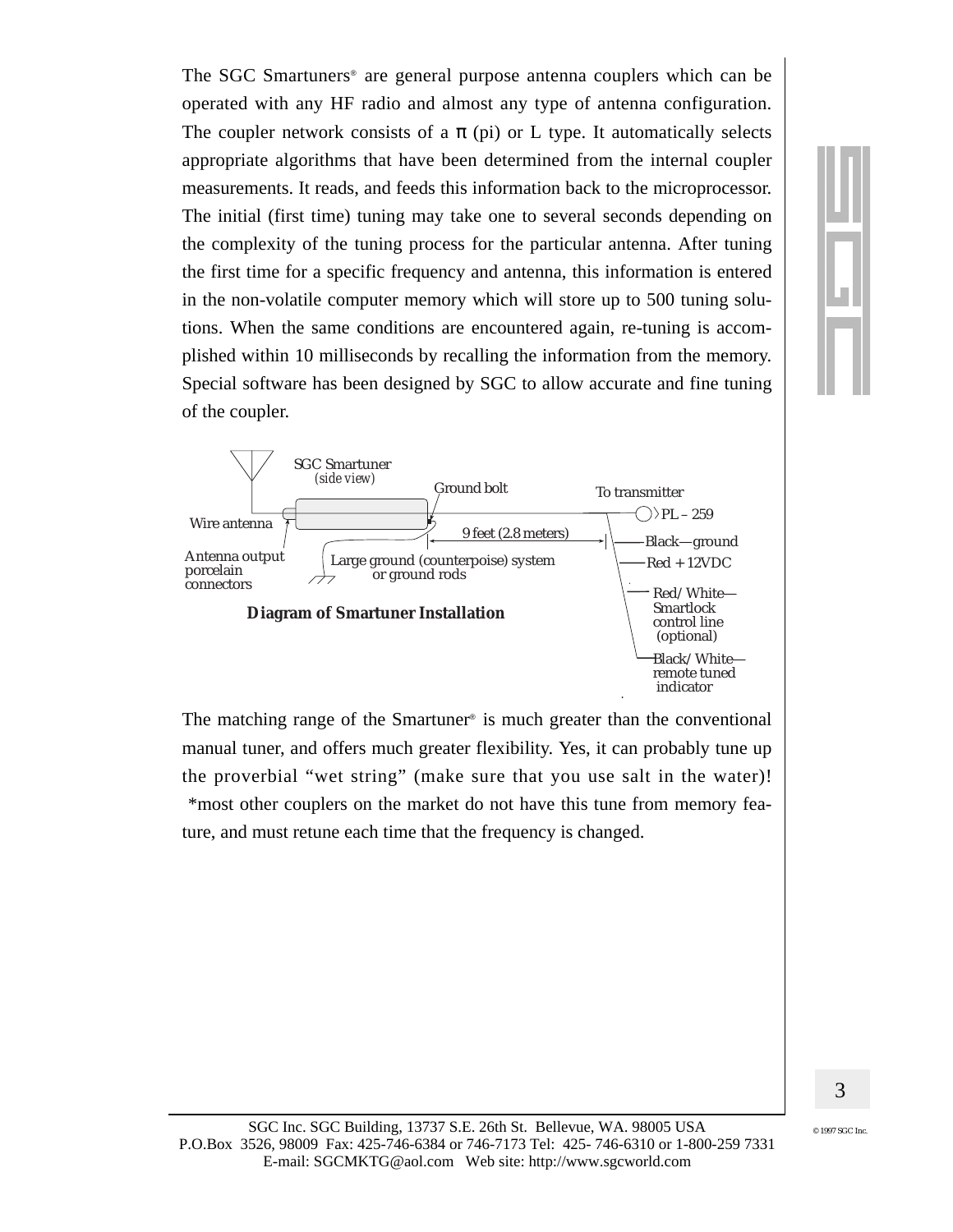## Chapter 2

#### Why an antenna coupler?

The antennas outlined in this book are fed with an SGC Smartuner<sup>®</sup>. This offers many advantages over conventional antenna feed methods. Virtually all modern transmitters are designed to operate into a 50 ohm load. If the antenna presents some other value, the transmitter will not be able to deliver full power to the antenna, and may even shut down completely or be damaged by an improper load.

Some antennas by design, will offer close to the desired 50 Ohm load on the design frequency. The common dipole is a good example. The feed point impedance of the perfect dipole in free space is about 72 Ohms, and in a real installation may be closer to 50 Ohms. Such an antenna can be operated very efficiently without a tuner, and fed with coax cable, but only on the band for which it is designed.



One solution to this challenge is to provide one antenna for each band of operation. This might be a good solution if you only work on one or two bands, but is very difficult or impossible to do from many restricted locations. Some specially designed antennas such as trapped antennas can operate on more than one band, and offer some solution to the frequency agility problem. The downside is that traps are often inefficient, and you are stuck with the design length and installation restrictions of the particular antenna.

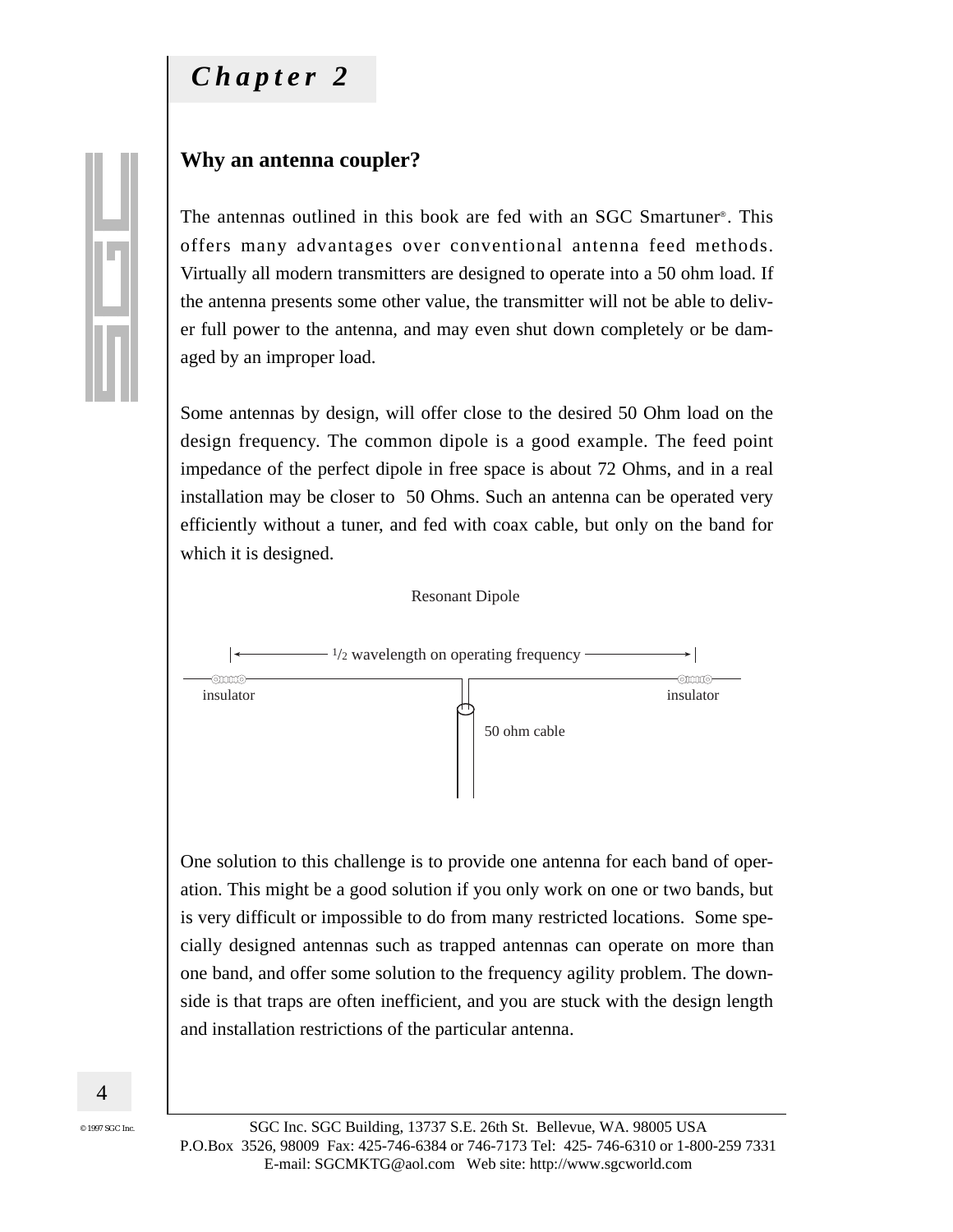

**Cat Whisker Antenna** Four dipole antennas fed with a single feed line provides four band coverage but is not well suited to restricted environments.

It is possible to extend the coverage of a dipole or other type of antenna by installing a conventional manual tuner in the feed line, but efficiency falls off rapidly as the SWR on the feed line increases. This type of installation may allow for effective operation across one band, and even good operation on the third harmonic, but will provide *poor results at some other frequencies*. This is not to say that the tuner cannot provide a 50 Ohm load to the transmitter; it probably will; the trouble is that the feed line will be operating at a very high SWR, and system loss will be unacceptable.

An antenna such as a dipole can be fed with open wire or ladder line similar to the familiar 300 Ohm TV antenna lead in wire with good efficiency, as the feed line loss is less at high SWR. Still, you must manually tune the system each time that you change bands. This type of feed line must be routed away from conductive objects, and cannot be buried.





5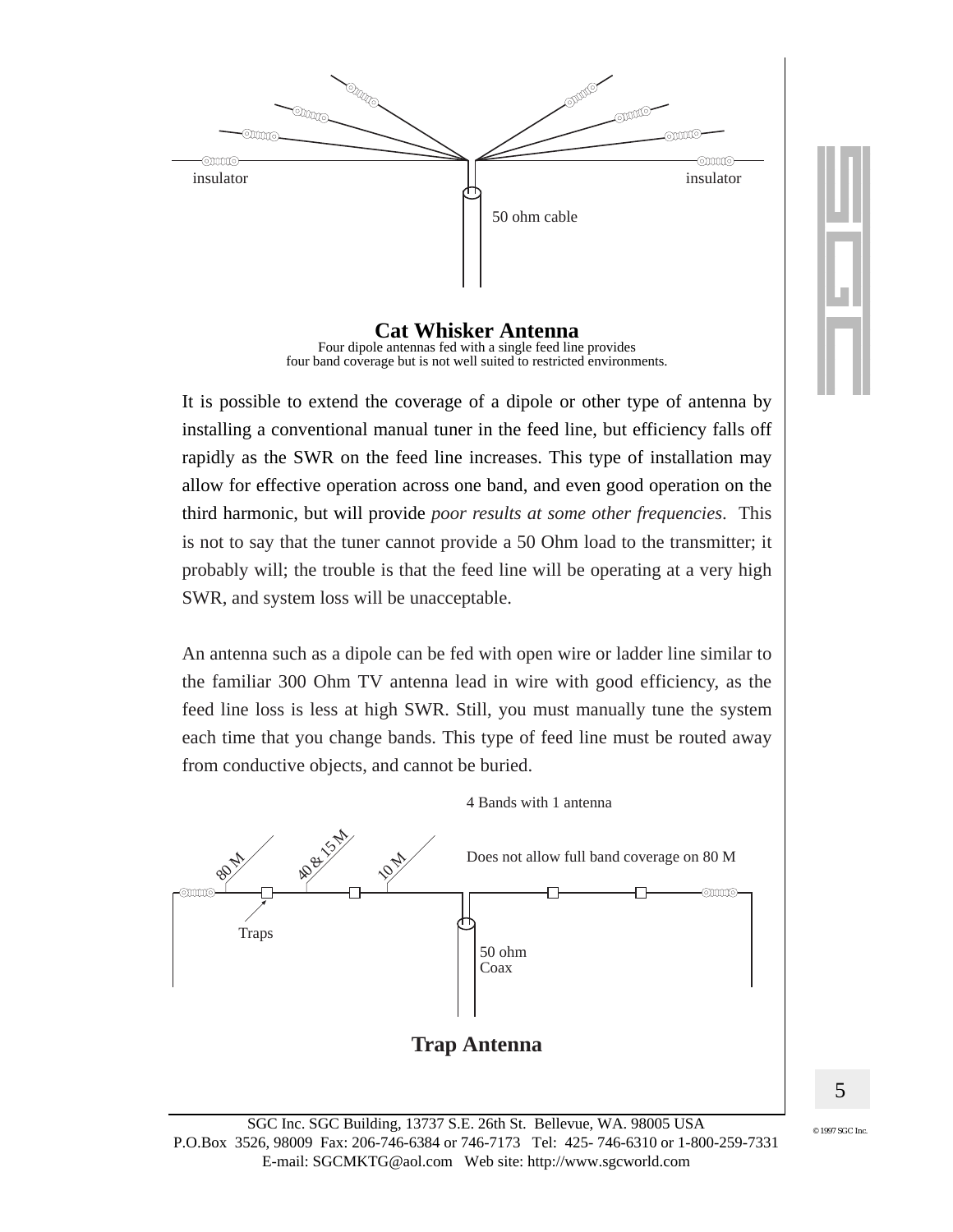## *Chapter 3*

#### **Basic Antenna Theory and Facts.**

It is the job of the antenna to radiate the electrical energy from your transmitter as electromagnetic radio wave. It is important to remember that even the best antenna coupler cannot perform well without a good antenna. It is the job of the Smartuner® to match the antenna to the transmitter. It is the job of the antenna to radiate the energy.

Almost any conductive object can be made to radiate some electromagnetic energy, some will do so far more effectively than others. While it is true that the SGC Smartuner® will match the load of an 8 ft. antenna to your transmitter at 1.8 MHz., the efficiency of the antenna will be very poor. How poor? Consider this example:

#### **Long Antenna**

Frequency = 1.8 MHz. Antenna: Dipole, Length: 240 ft. efficiency: nearly 100% effective radiated power with 100 watt transmitter: 90 watts. This means that all but about 10 watts from the transmitter is being radiated by the antenna. Now take a look at what happens with a very short antenna.

#### **Short Antenna**

Frequency = 1.8 MHz. Antenna: Steel whip Length 8 ft. Efficiency: about 2% Effective radiated power with 100 watt transmitter: About 2 watts!

As you can see, there is more to the antenna question than just getting the antenna 'tuned'. Very short antennas will not work efficiently on the lower bands. Of course this is an extreme and somewhat simplified example, and electrically short antennas can provide useful radiation. Just keep in mind as you select the antenna for your location, that it is usually best to use the largest radiator that your installation will accommodate.

#### **Antenna Radiation Patterns**:

Along with efficient operation of an antenna, it is also a good practice to design for the desired radiation pattern.

6

 $@$  1997 SGC Inc.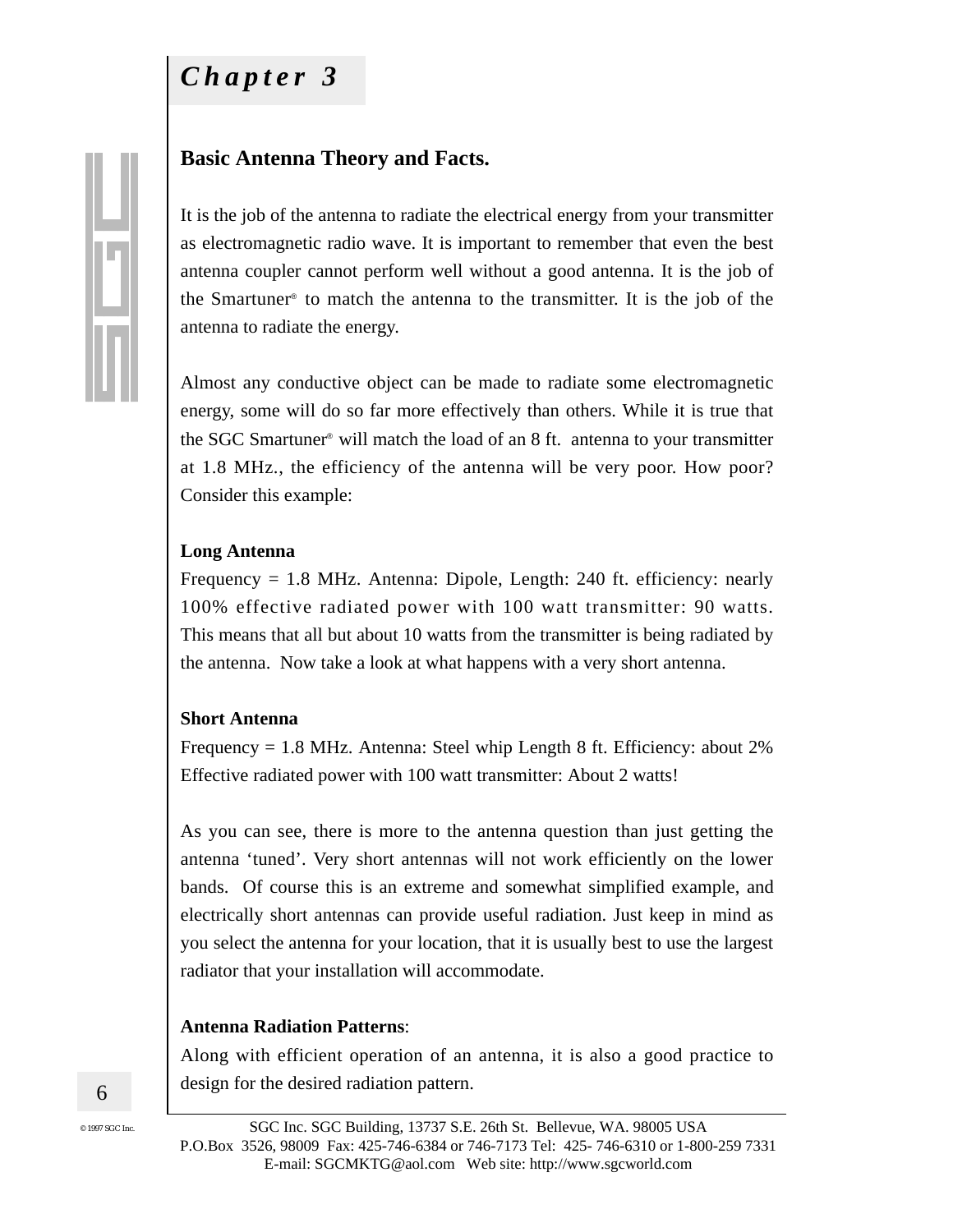This is a complex subject when working with frequency agile antenna systems, as the characteristics of a given antenna are dependent on its frequency of operation.

For example:

The classic dipole antenna is said to have strongest radiation broadside to the wire, and a slight null off the ends. This is true only when the following conditions are met.



#### **Dipole Radiation Pattern Antenna**

The antenna is 1/2 wavelength above ground. For example, a dipole for the forty meter band would require a height of 20 meters. Antennas closer to the ground will tend to be more omni directional.

The antenna is operated on the design frequency. The antennas that we will be discussing will be for operation across the HF spectrum. The radiation pattern will be different on each frequency!

The antenna is in the clear, without obstruction from nearby conductive objects. Most antennas that are installed in a restrictive environment will be affected by nearby house wiring, power lines, and other objects. This will distort the natural radiation pattern of a given antenna.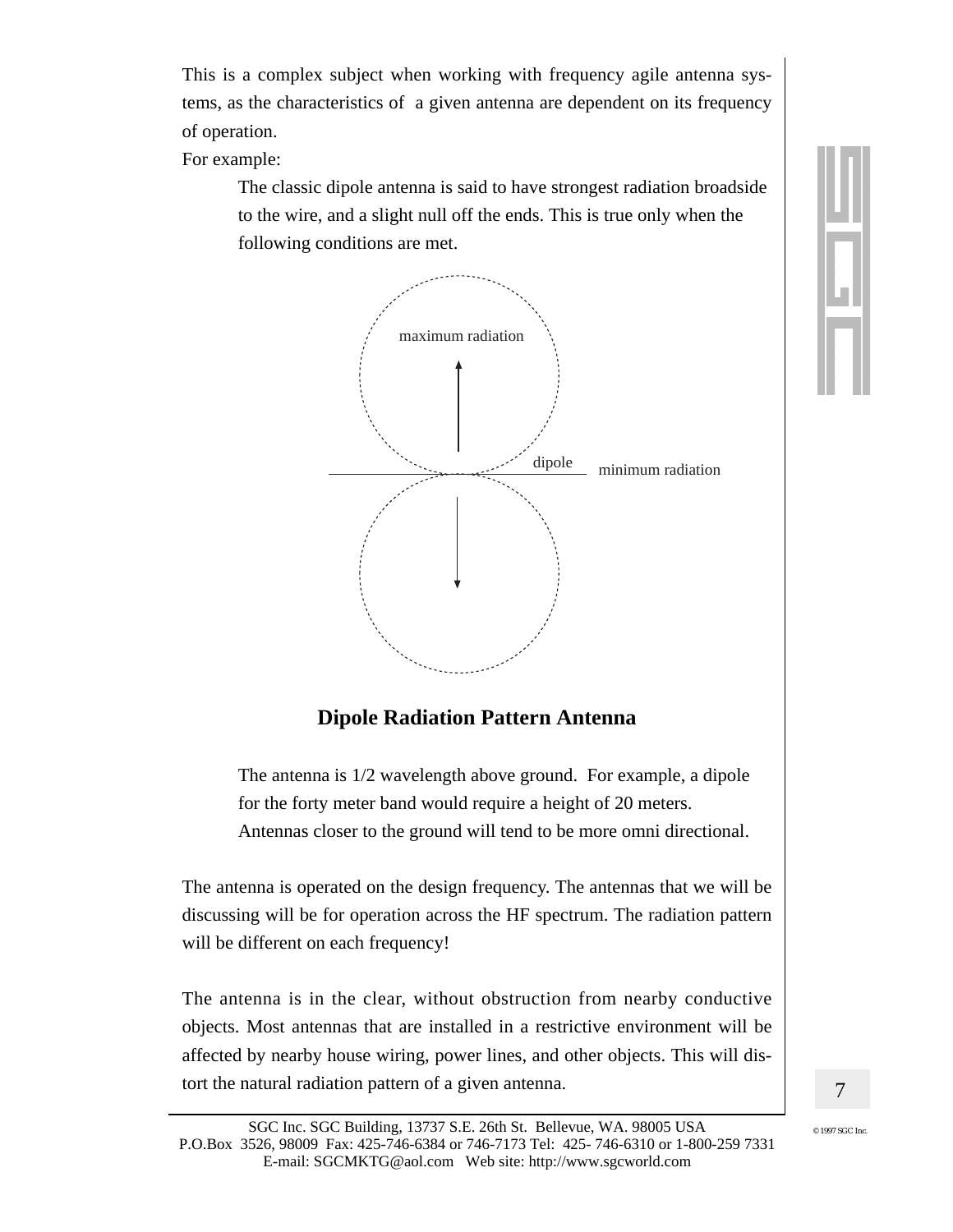Very long wires will exhibit a different radiation pattern. Wires that are more than a few wavelengths long will exhibit some directivity near the end of the wire. This can be true even if the wire is close to earth.

An example of this situation would be a 200 ft. wire operating on the 10 meter band. This antenna would be fairly directive off the ends of the wire, and would have a null off the sides. This could be a real advantage if it is considered in the design and orientation of the antenna.



The end result of the above factors is that radiation patterns for your antenna may be predicted only in a general way, and will be different on each band.

It is possible to design your antenna for a desired radiation pattern on a particular band, or perhaps even 2 bands if you like. Additional information is available in the ARRL Antenna Handbook. There are also antenna modeling programs available for your PC that will allow you to analyze different antenna types. However, antennas described in this book will offer effective communications in almost all situations. You should keep in mind that it may be better to design for highest efficiency than for any specific radiation pattern.

#### **Antenna Height and Radiation Angle**

Antenna height above ground has a lot to do with the way an antenna will perform. It may or may not be worth extra time and effort to get the antenna high above the ground. This depends upon the coverage that you need. If you are interested in working stations out to about 500 miles on the 40 and

8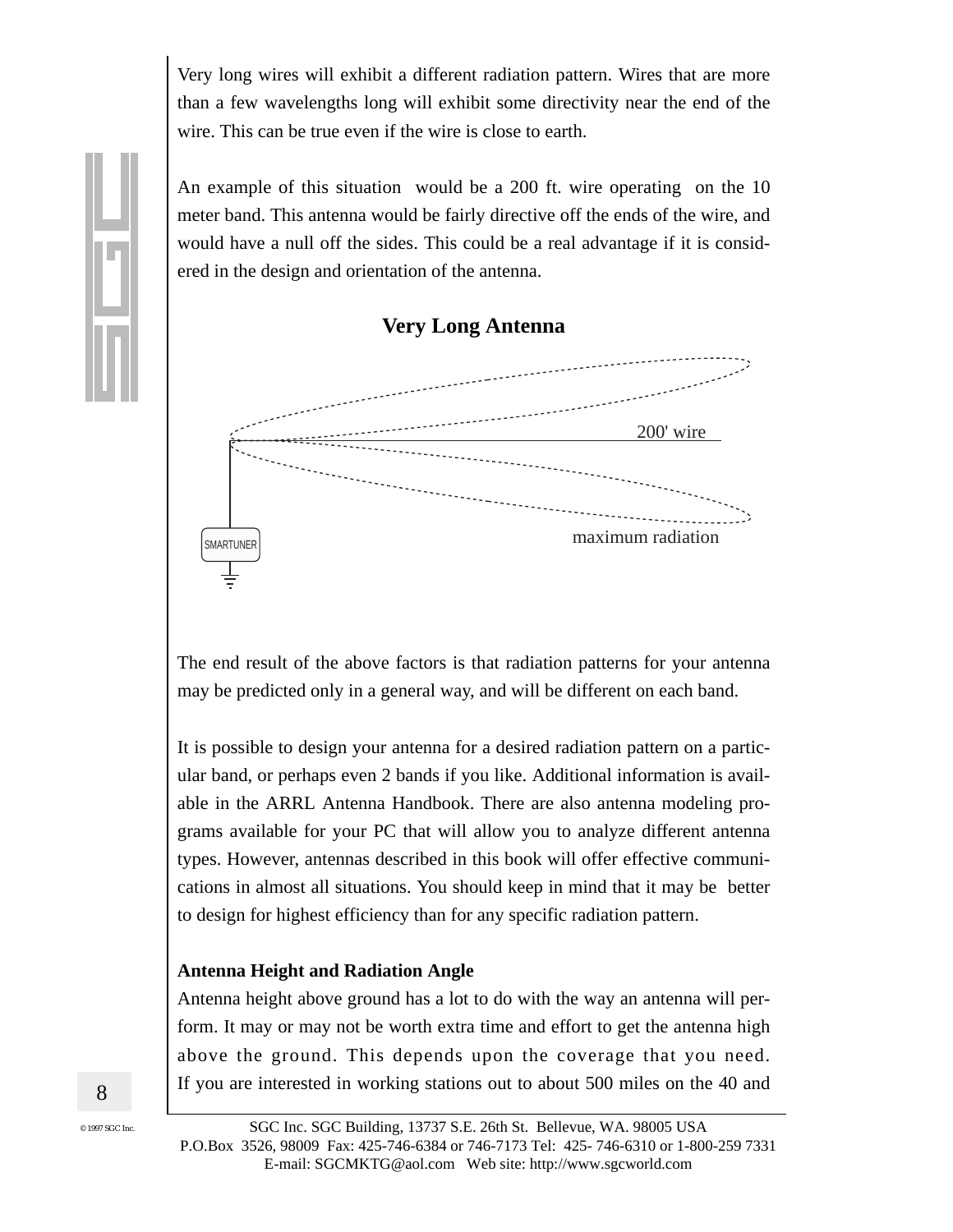80 meter bands, a horizontal antenna that is relatively close to the ground will give good results. This is due to the fact that most of the radiation will be at high angles, and the strongest refraction will return to earth nearby. This is called NVIS for near vertical incident skywave. NVIS antennas are popular for emergency communications groups needing only regional coverage. These expressions are somewhat simplified for convenience, and if you wish to expand your knowledge about antenna height and radiation angles, we suggest that you study the ARRL antenna book, and perhaps investigate the antenna modeling software referred to elswhere in this book.

If you want to chase DX, you will need to get the antenna about  $1/2$  wavelength or more above ground at the operating frequency. On 20 meters and above, this is not a major challenge as it requires that the antenna be only 10 meters above ground. Most of us will not be able to get this height for the low bands, 40 meters and down, and a vertical antenna may be the better choice. The vertical will not be as strong as a horizontal antenna until the distance is over about 1,000 miles, then the vertical antenna with it's lower angle of radiation will be the winner.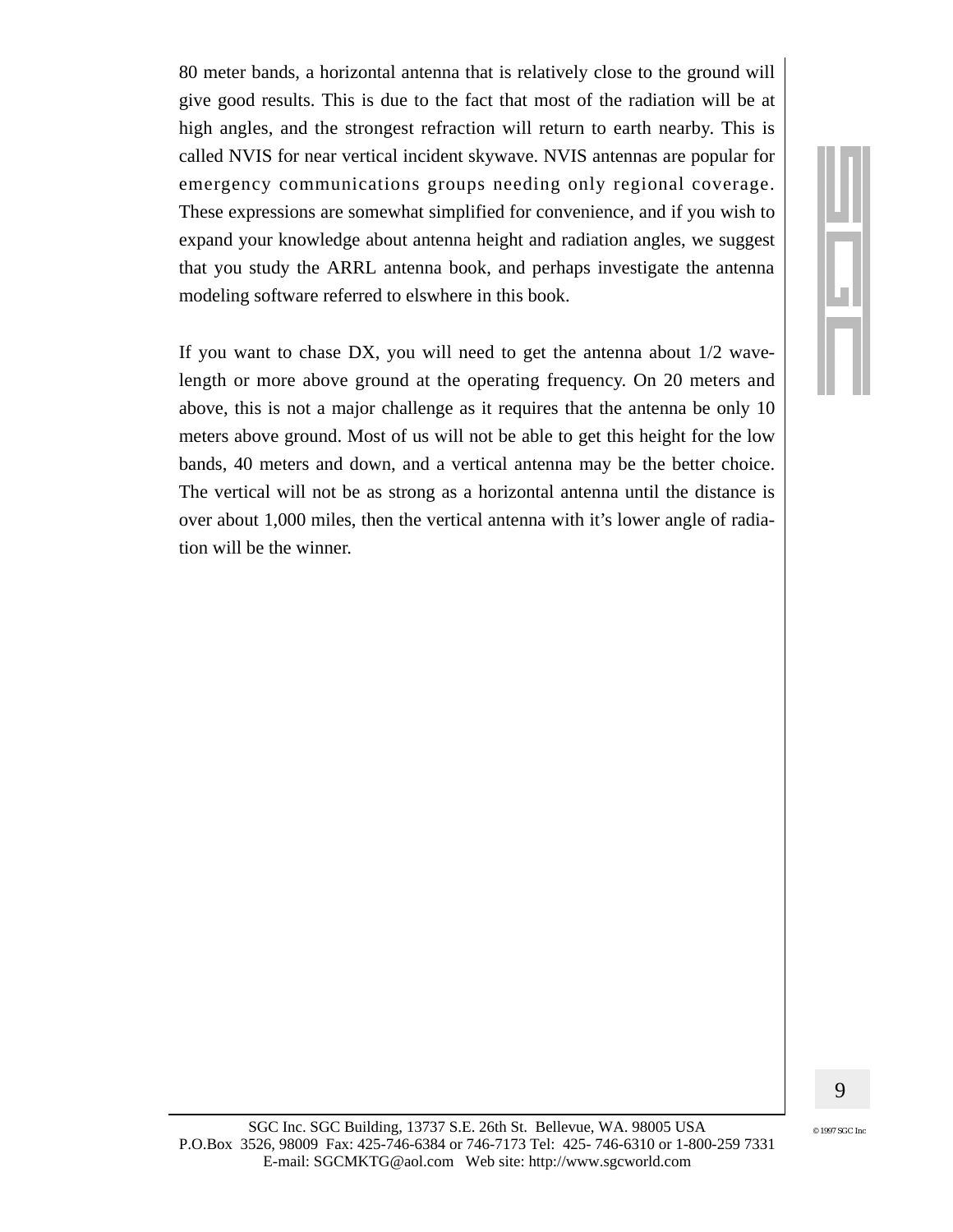## Chapter 4

## **Antenna Types:**

We will take a brief look at some popular types of HF antennas, and their suitability for restricted environment applications.

#### **Vertical Antenna**

The vertical antenna can be a good choice for small lots, and if disguised as a flag pole, can provide an effective antenna that is completely invisible! The radiating element must be isolated from ground. One method used to accomplish this is to use rigid plastic pipe for the pole, and run a heavy gauge wire inside the pipe.

For a more robust installation, a fiberglass or delrin rod that fits the inside diameter of an aluminum pole can be used as a base insulator. Fiberglass or delrin stock is available from industrial supply houses.

Commercial fiberglass whip antennas are available from marine supply stores. These are designed to be installed on boats, but can give good service on fixed stations as well. They are available in lengths from 17 ft. to 26 ft. It is possible to paint the antenna to camouflage it, and such an antenna could be used very effectively in some antenna restricted environments.



SGC Inc. SGC Building, 13737 S.E. 26th St. Bellevue, WA. 98005 USA P.O.Box 3526, 98009 Fax: 425-746-6384 or 746-7173 Tel: 425-746-6310 or 1-800-259-7331 E-mail: SGCMKTG@aol.com Web site: http://www.sgcworld.com



10

 $\odot$  1997 SGC Inc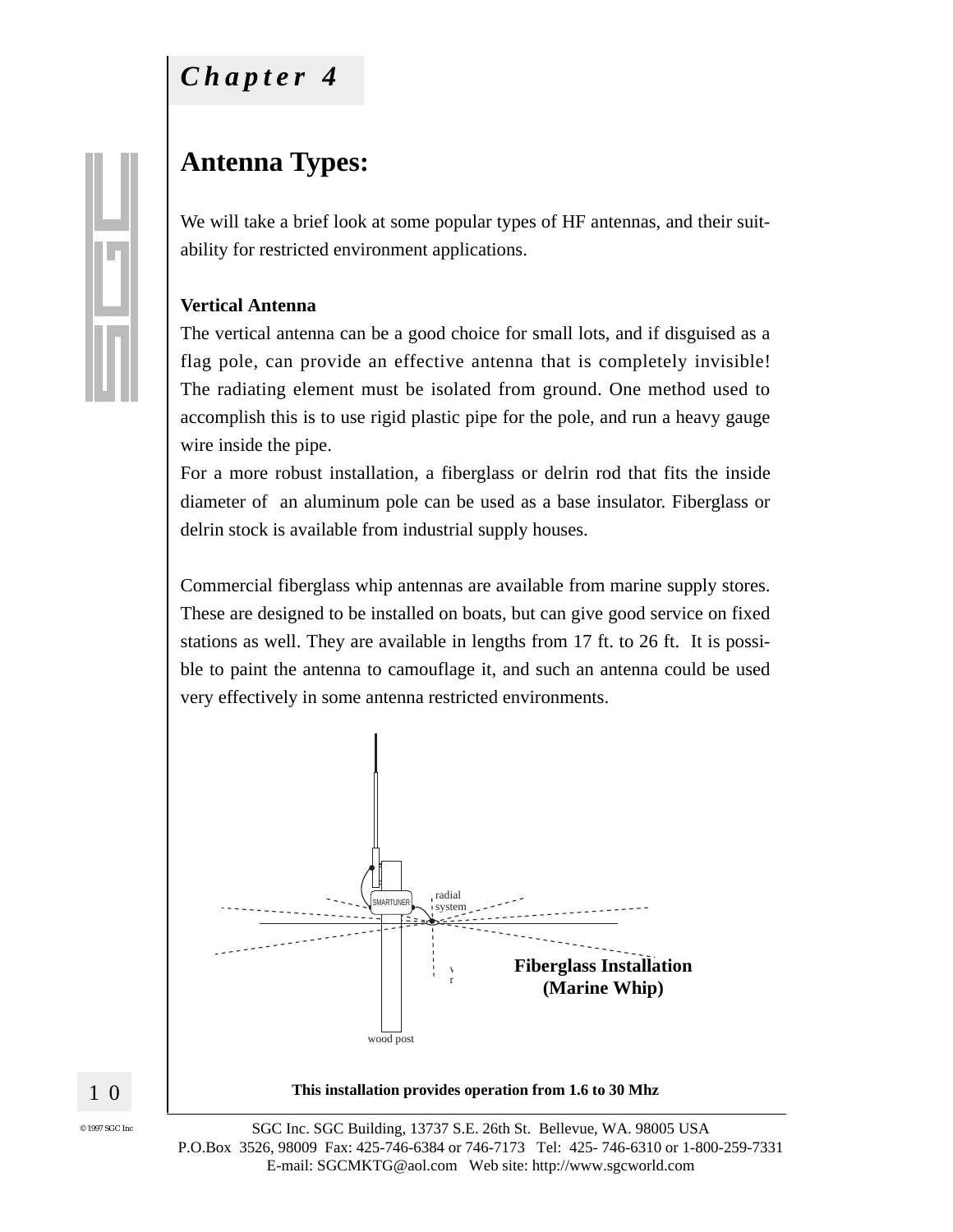Suitable vertical radiators can also be constructed using aluminum or steel mast that is commonly sold for supporting television antennas. Remember that most vertical antennas must be insulated from the earth at the base. One simple method we have used, is a thick glass bottle buried at the base of the antenna. The neck of the bottle fits inside the mast, and insulates it from ground. Of course such an insulator offers no lateral support, and can only be used with antennas that are supported by guy wires, or attached to some supporting structure, such as the eaves of a building.

In these installations, the Smartuner<sup>®</sup> is located at the base of the antenna. Don't forget to provide protection from direct sunlight load.

#### **End Fed Wire, or Marconi Antenna**

One of the most simple types of antenna is the end fed wire. This antenna is fed with the SGC Smartuner<sup>®</sup> at or near ground level. It can be nothing more sophisticated than an odd length of wire with the far end supported by some convenient structure, such as a tree or pole. There is no magic length, or optimum length, unless you decide to optimize the design for operation on your favorite band as discussed earlier.



This antenna should be made as long as possible for best efficiency. It will provide omni directional coverage if it is installed near vertical, and will provide low angle radiation good for working DX.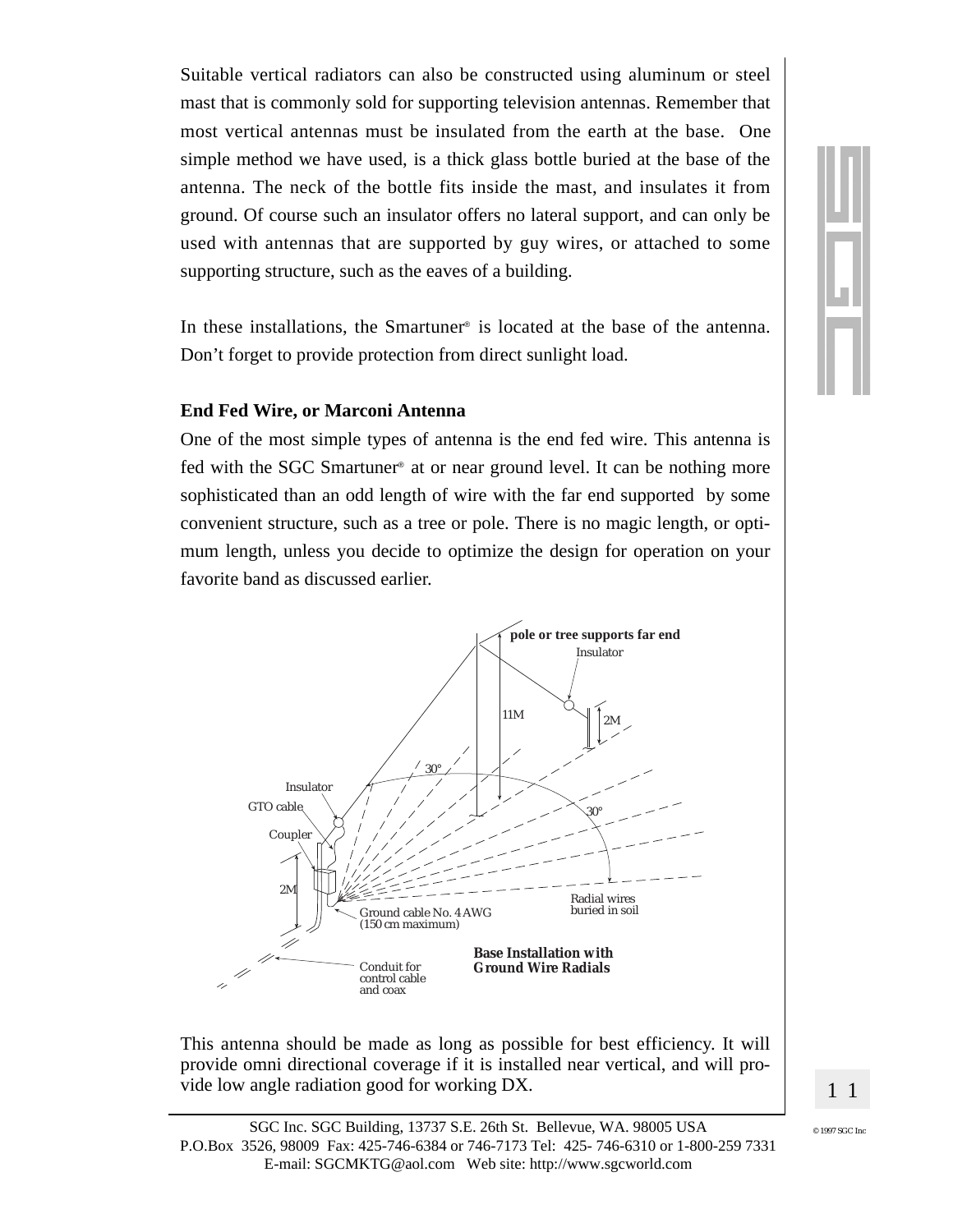This antenna requires an effective earth ground or counterpoise, as described later in this book, and may not be a good choice for installation above ground, such as a second floor apartment.

#### **Inverted L Antenna**

The Inverted L is a popular low band antenna, and is suitable for installation in restricted areas. This antenna will provide excellent performance and good low angle radiation for working DX, as well as some high angle horizontally polarized radiation that is good for working nearby stations. The vertical portion of the antenna should be as long as possible, with the horizontal length supported by a tree, building, or pole. If you can get over 100 ft. total length, you will have very efficient 160 meter band operation, and good operation on the higher bands as well. The overall effectiveness of this antenna will be determined by the length of the radiating element, and the quality of the ground or counterpoise system.

The entire antenna can be made from wire if you have the supports. A more popular method is to use an aluminum mast for the vertical section, and wire for the horizontal portion. The base of the antenna must be insulated from ground, and a suitable ground or counterpoise system used.



#### **Center Fed Antenna**

The center fed antenna can be a very effective radiator. It does not require an earth or counterpoise connection. This type of antenna is often installed in a horizontal plane, as high above the earth as possible.



2  $\mathbf{1}$ 

> SGC Inc. SGC Building, 13737 S.E. 26th St. Bellevue, WA. 98005 USA P.O.Box 3526, 98009 Fax: 425-746-6384 or 746-7173 Tel: 425-746-6310 or 1-800-259 7331 E-mail: SGCMKTG@aol.com Web site: http://www.sgcworld.com

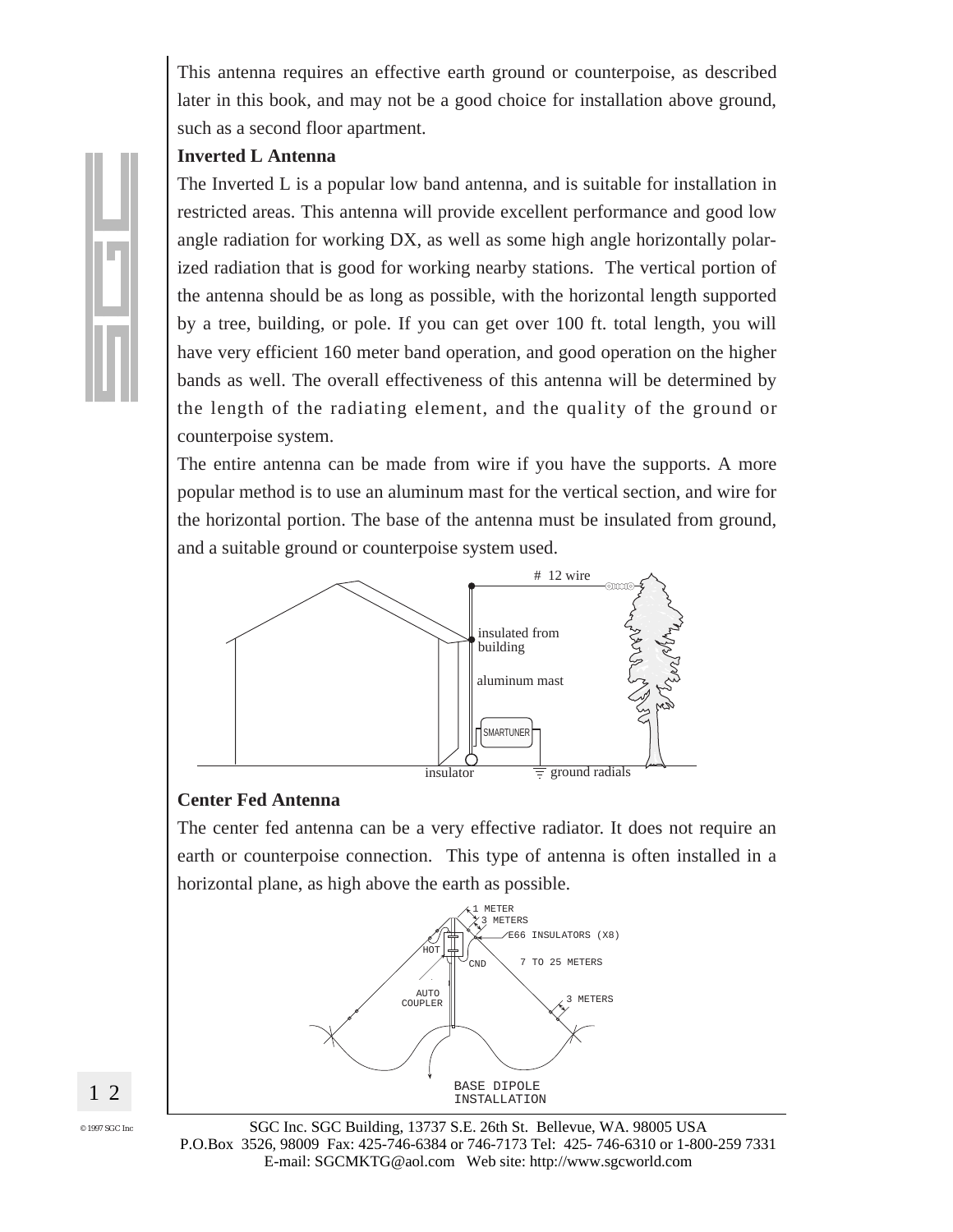There is no reason why you cannot install the center fed antenna with the ends bent or zig zagged to fit your location, and it is certainly better to use this method of installation than to shorten the antenna to fit.

You can also let the ends of the antenna drop towards the ground with very little effect on efficiency.

The SGC Smartuners can be located on the antenna supporting structure, whether it is a tower, flag pole, chimney or whatever. We do suggest that the unit be shielded from direct sunlight and possibly large hail stones. (See illustration on page  $26$ )

#### **Loop Antennas**

The term loop antenna is used to describe an antenna that is closed at the ends. Popular shapes are squares, rectangles, and deltas (triangles). The larger the enclosed area of a loop antenna for a given length of conductor, the higher the efficiency of the antenna will be.

Loop antennas may be oriented either vertically, or horizontally, and even at an angle in between. The loop can be fed at any point on it's parameter.





13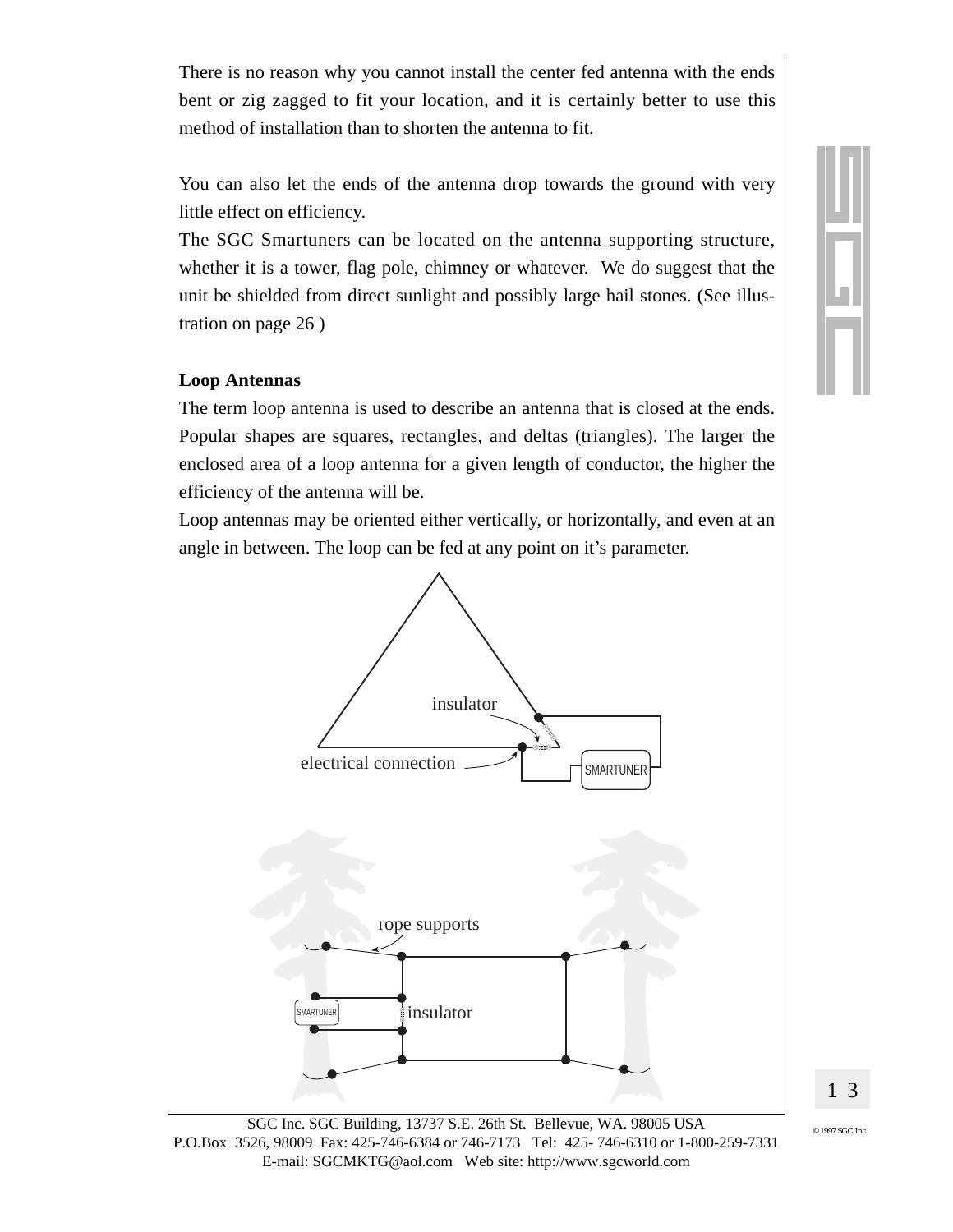## $Chapter 5$

#### **Practical Installations**

At SGC, we get calls everyday, asking if the Smartuner will tune a particular type of antenna. The impedance matching range of the Smartuners is from about .1 Ohm to 10,000 Ohms. As long as you follow the basic guidelines and use good practice, you can expect the Smartuner to match virtually any load to your transmitter.

#### **Ground Systems**

If you use a center fed, or loop antenna, it is not necessary to install a ground or counterpoise system.

If however you are using any type of end fed antenna, the radio ground, or counterpoise will be a primary factor in how well the system performs. While it is true that the SGC Smartuners<sup>®</sup> will load up an end fed wire against a single 8 ft. copper ground rod, this is far from the ideal situation. It is very important to recognize that as in any electric circuit, there must be a return path to complete the circuit. In the case of the vertical, or end fed antenna, this path consists of the earth ground, or the counterpoise system. Volumes of information have been published on this subject. We will offer here, a few tried and true solutions that will be helpful in many cases. Possibly the most important consideration is the location of the ground or counterpoise system. It is of the utmost importance that the Smartuner® be located within no more than three feet of this point! Closer is better. There are no exceptions to this rule. The reason is that any significant length of conductor will present high impedance to RF energy at some frequencies. A long path to ground will look like an open circuit on some frequencies! Plan for this in advance, and you will have an antenna system that operates well on the first try.



© 1997 SGC Inc

SGC Inc. SGC Building, 13737 S.E. 26th St. Bellevue, WA. 98005 USA P.O.Box 3526, 98009 Fax: 425-746-6384 or 746-7173 Tel: 425-746-6310 or 1-800-259-7331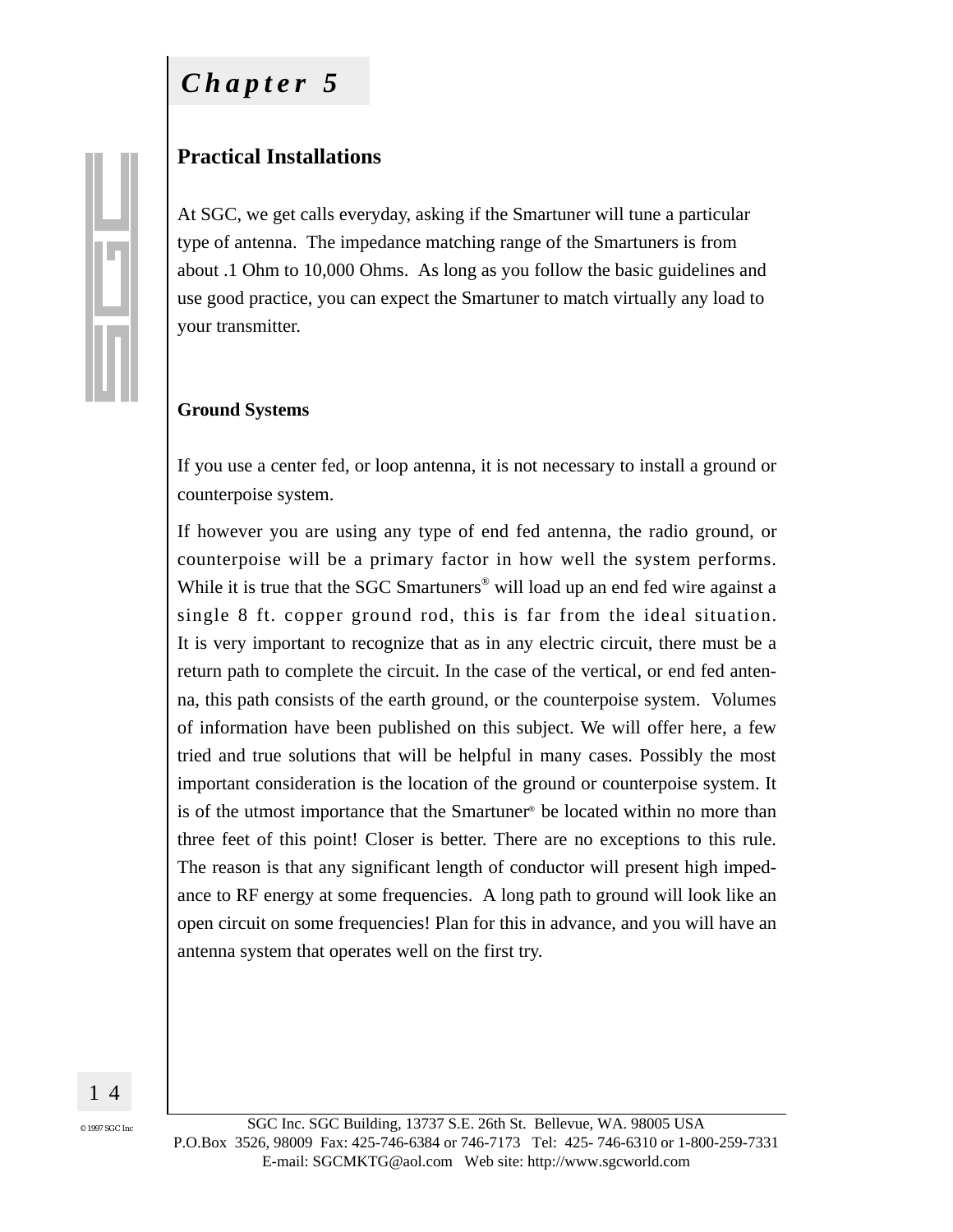

If you cannot locate the Smartuner<sup>®</sup> in a position that allows a short connection to the ground or counterpoise, you would do well to consider a center fed antenna, or loop.

The most desirable setup will be a counterpoise made up of four or more radial wires, each about  $1/3$  longer than the radiating element. These wires can be above ground, or buried a few inches in the earth. It is advisable to use insulated wire for the radials to slow the corrosion process. You may increase the number of radials if you have the space and resources to do so, and enjoy increased performance from your system.

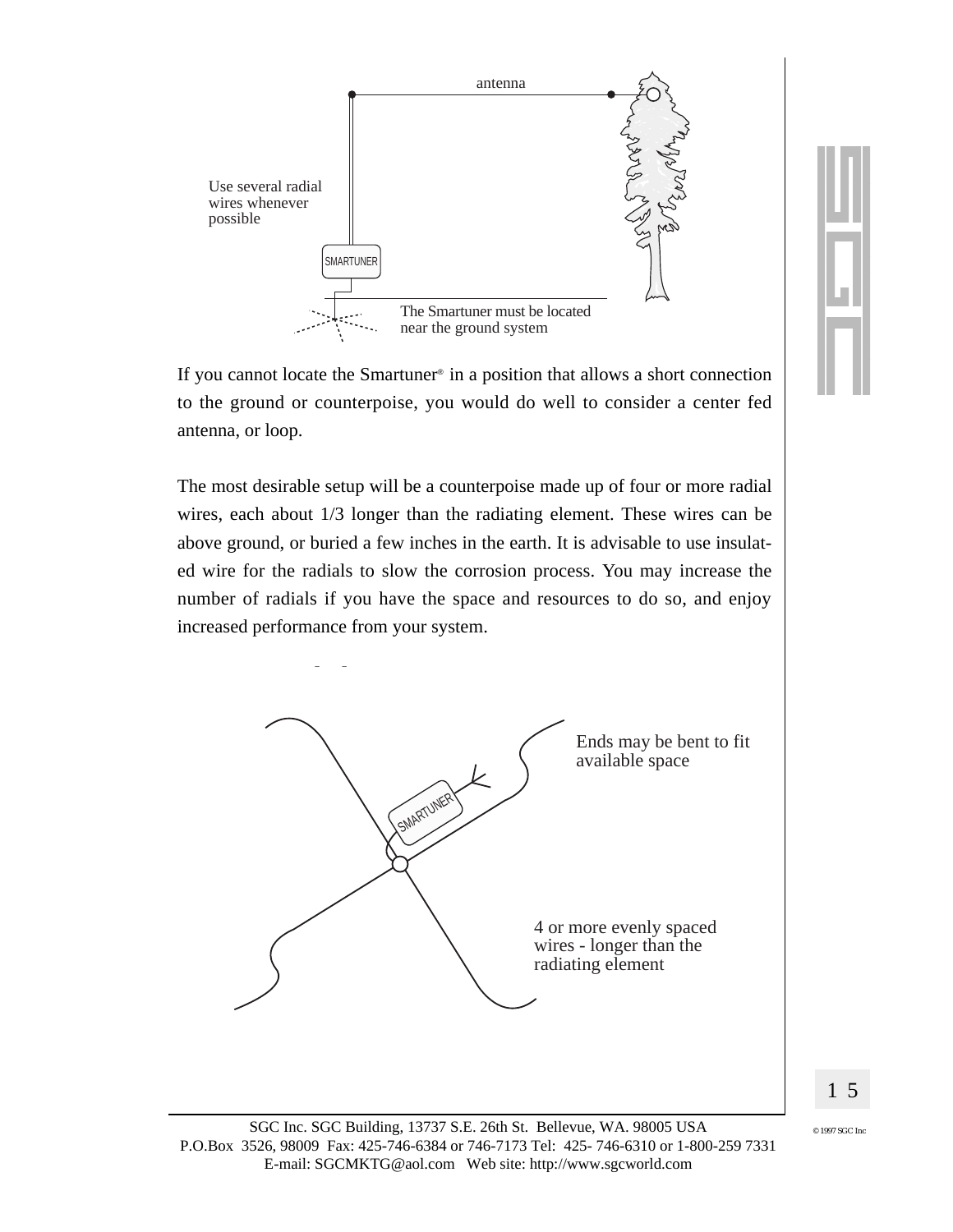The radials may be bent and zig zagged to fit your lot, but they should not cross each other. You can use less than four radials if you are willing to sacrifice some performance. Keep in mind that the AM broadcasters use a radial system with 120 wires!

If you have no room to install a radial counterpoise system, you may choose to use an earth ground instead. With this type of system, multiple rods will be driven into the earth at the ground point. Again, you must locate the Smartuner® within a few feet of the earth ground! No exceptions.



Use 8 ft. copper plated steel rods. These may be purchased at a hardware or electrical supply house. Four rods in a square, and about 5 ft. apart is suggested. The rods should be driven into the ground until only a few inches remains above the earth. The rods are then connected together with  $3/4$  inch braid or copper flashing. Use the same type of conductor to make the connection to the ground lug on the Smartuner<sup>®</sup>. All ground connections should be soldered to maintain a good connection over time.

In some instances you may be able to use existing plumbing as a ground system. If your building has copper pipe for the water system, it may be possible to connect to it for a ground system. The results will vary depending on many factors, but be aware that such a ground may be "polluted" from the nearby AC mains, and can pick up noise from nearby electronic devices. It is always better to provide an isolated ground system when possible.

Another, possibly better source of a good ground system is a copper piped sprinkler system.

16

 $\odot$  1997 SGC Inc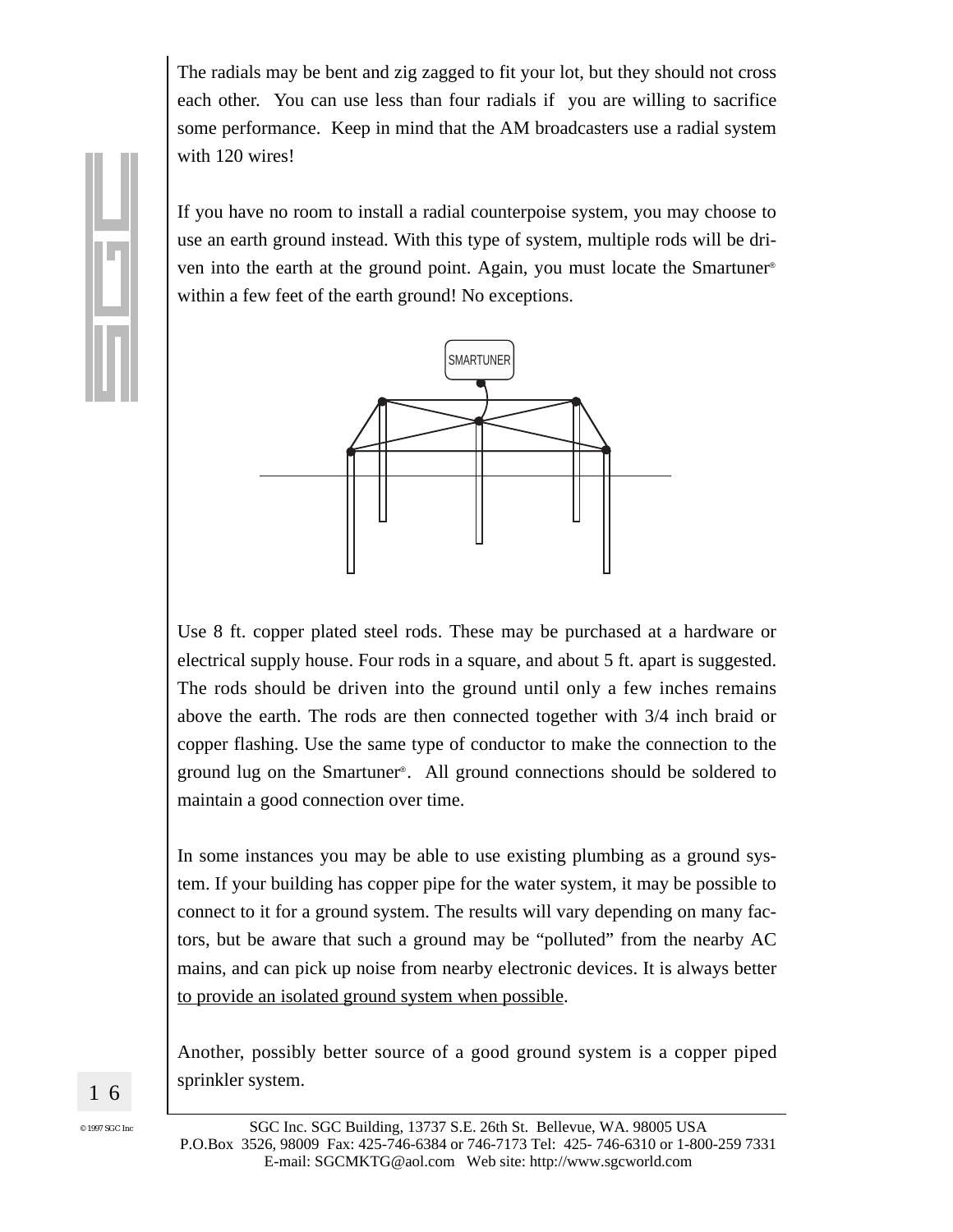Last and probably least desirable, you may consider the installation of a counterpoise made up of a length of wire somewhat longer than the radiating element that is bent to fit your installation. Such an installation may be useful if you must use an end fed antenna from a second story (or higher) location.





We have seen some degree of success with this type of counterpoise when it is looped around the interior floor of the operating room. Keep in mind when considering this type of installation, that the possibility for interference both to and from nearby electronic devices is high, and that the strong RF field around the transceiver can cause trouble with the radio itself during transmit.

As you can see, the vertical or end fed wire may not be the simple solution that it first seems to be. If you do not have the space or ability to provide an adequate ground or counterpoise system, perhaps a center fed or loop antenna will be better suited to your installation.

Now that we have a little background theory, lets look at some specific installation ideas.

#### **Flag Pole Vertical**

In a neighborhood that allows no antennas at all, this is a solution worth considering! You may choose to construct the pole from plastic pipe, aluminum or some other metal. If you are using a commercially made metal flag pole, you must either insulate the base of the pole from the earth, or use the shunt feed method.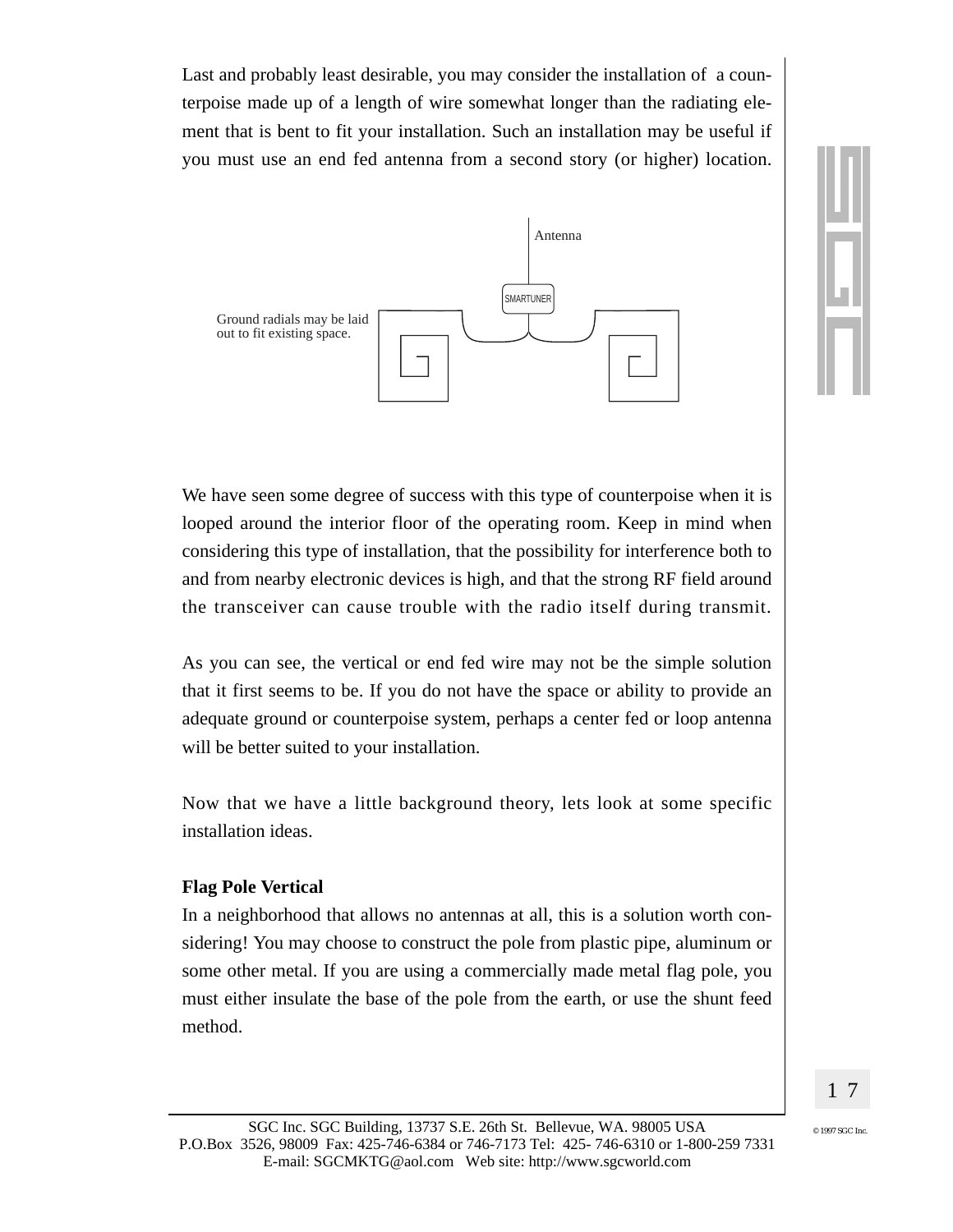

This type of pole may be insulated by cutting a section off of the bottom end, and inserting a fiberglass or delrin rod that fits the inside diameter of the pole. This rod should be several feet long to distribute the load, and may be secured to the pole by drilling through the rod and pole and using 1/4 inch bolts.



The shunt feed method does not require that the pole be insulated from ground, and the shunt feed wire may be disguised as part of the rigging.



Fiberglass or Delrin rod

insulates the base from the radiator

The feed wire should be connected to the pole near the top. Stand offs hold the feed

wire at least 12 inches away from the pole. The base of the pole is connected to the ground system along with the Smartuner<sup>®</sup> ground connection.

If you use plastic pipe, you will need to install a conductor inside. A  $#6$  wire will do nicely. The Smartuner<sup>®</sup> must be located at the base of the pole, where it will connect to the ground system. You may choose either the buried radial system, or the ground rod system that are described elsewhere in this book.

18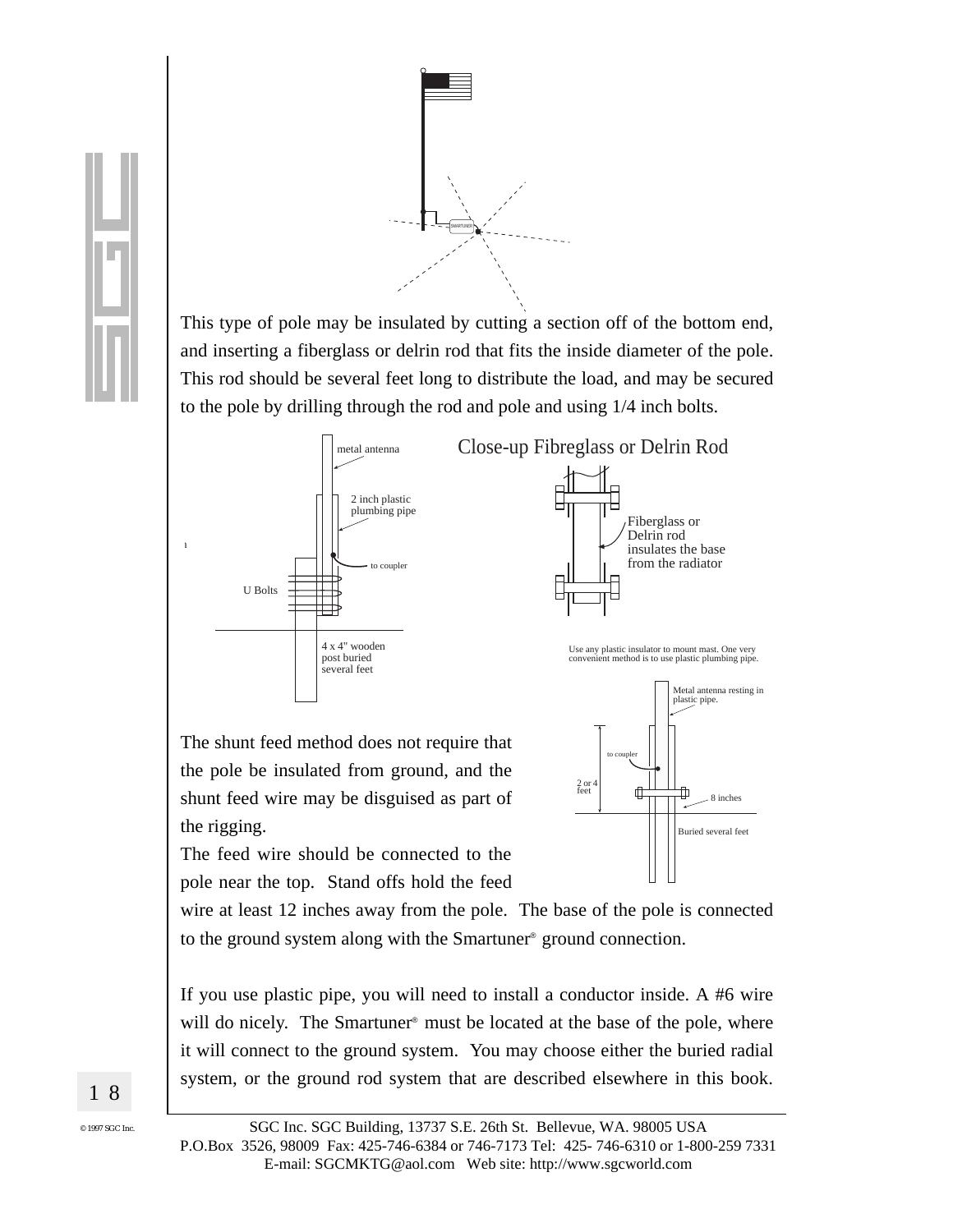#### **Tree Mounted Vertical**

A tall tree can be used to support a vertical antenna with good results. The radiating element can be made of wire, or metal tubing such as copper pipe. The element should be insulated if it can come in contact with wet leaves or branches.

The Smartuner<sup>®</sup> should be located at the base of the tree, and the ground system can be either ground rods or radials as discussed in the section on grounding.



#### **Invisible L**

Another antenna that can be made virtually undetectable is the inverted L. The vertical portion of the radiator is near the building wall, and can be painted to match. The horizontal section lies on or near the non metallic roof. It is best to make the antenna as long as possible to get good efficiency on the lower bands.

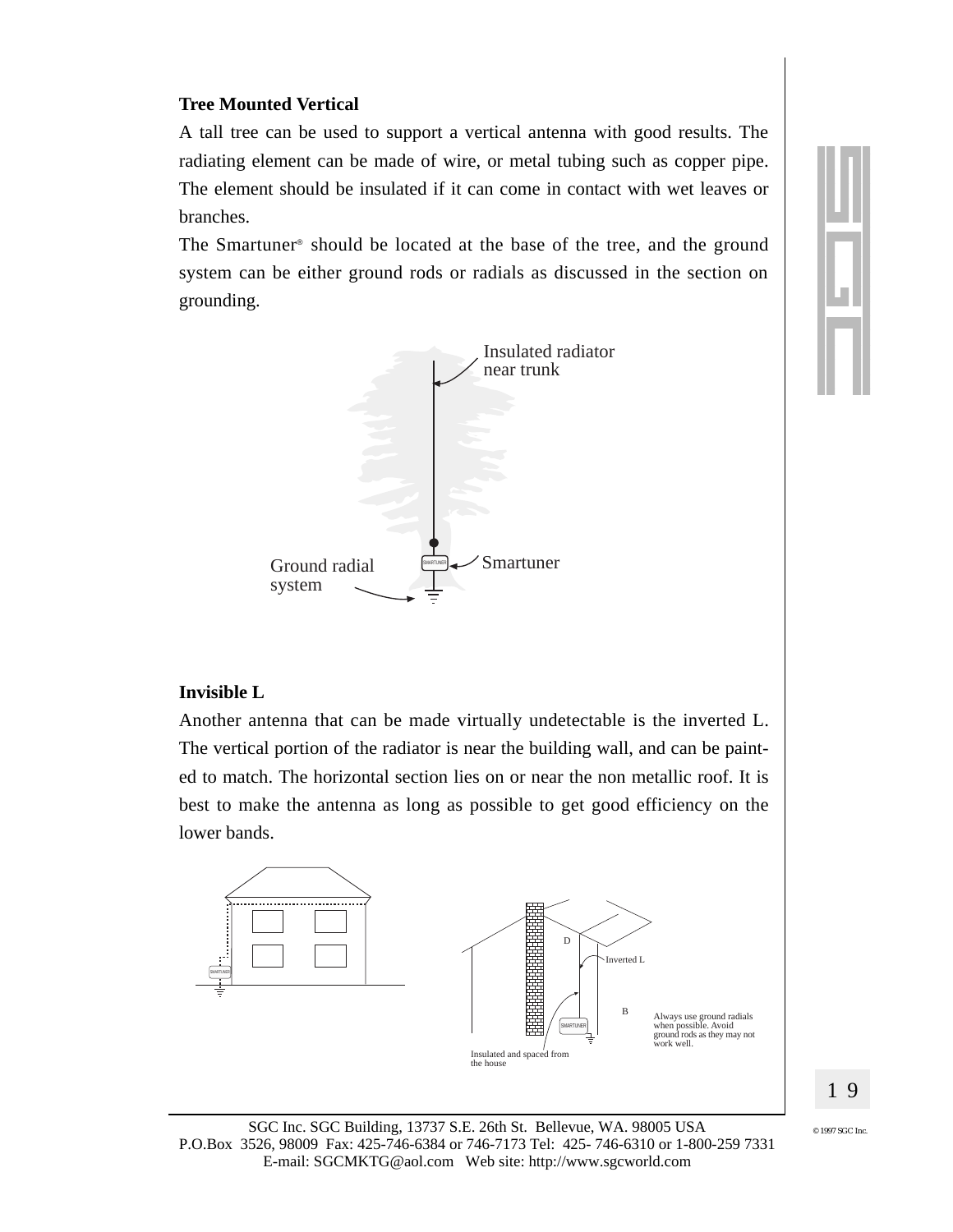#### Where is the loop?

A horizontal loop can be supported under the eaves of the building. In expensive insulators purchased from a radio supply store are used to keep the radiating element from touching the building.

The antenna need not be symmetrical for the loop to give a good account of itself. The Smartuner<sup>®</sup> is inserted into the loop at any convenient point.



#### **Center fed Stealth Antenna**

This is one idea for a center fed antenna that can be installed under the eaves of a building.

Remember that it is OK to bend the elements of a center fed antenna, and that it is better to use this method than to shorten the elements just to keep them straight.



20

 $\odot$  1997 SGC Inc

SGC Inc. SGC Building, 13737 S.E. 26th St. Bellevue, WA. 98005 USA P.O.Box 3526, 98009 Fax: 425-746-6384 or 746-7173 Tel: 425-746-6310 or 1-800-259 7331 

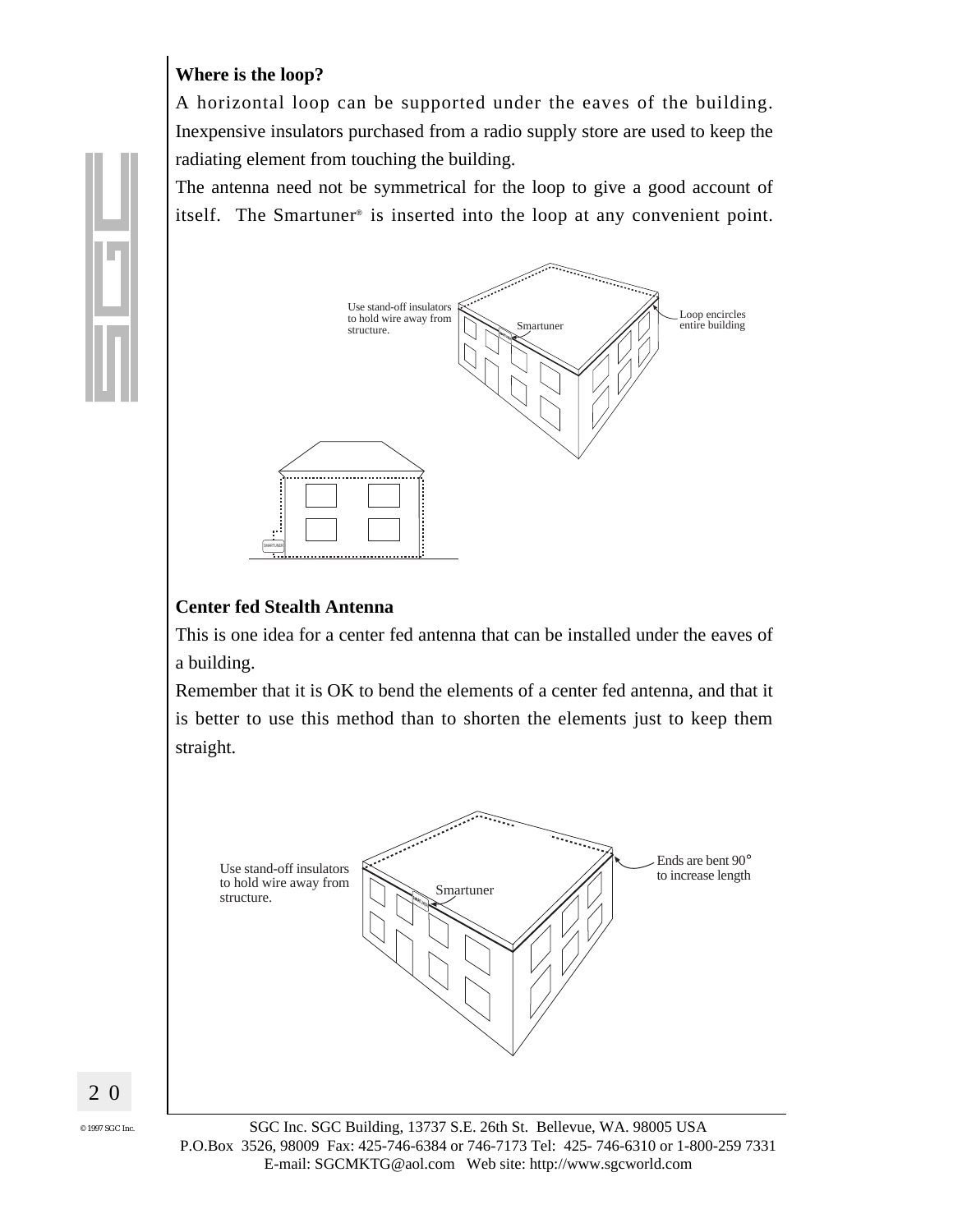#### **Tree Supported Delta Loop**

Trees have long been used for antenna supports, and here is a method that allows installation of a delta loop antenna that requires only a single support. In this case, a tree.

The lowest part of the antenna should be several feet above the ground for best results. The Smartuner® is usually inserted at a bottom corner of the loop, but good results can be achieved by feeding the antenna at the bottom center, or even at the top.





SGC Inc. SGC Building, 13737 S.E. 26th St. Bellevue, WA. 98005 USA P.O.Box 3526, 98009 Fax: 425-746-6384 or 746-7173 Tel: 425-746-6310 or 1-800-259 7331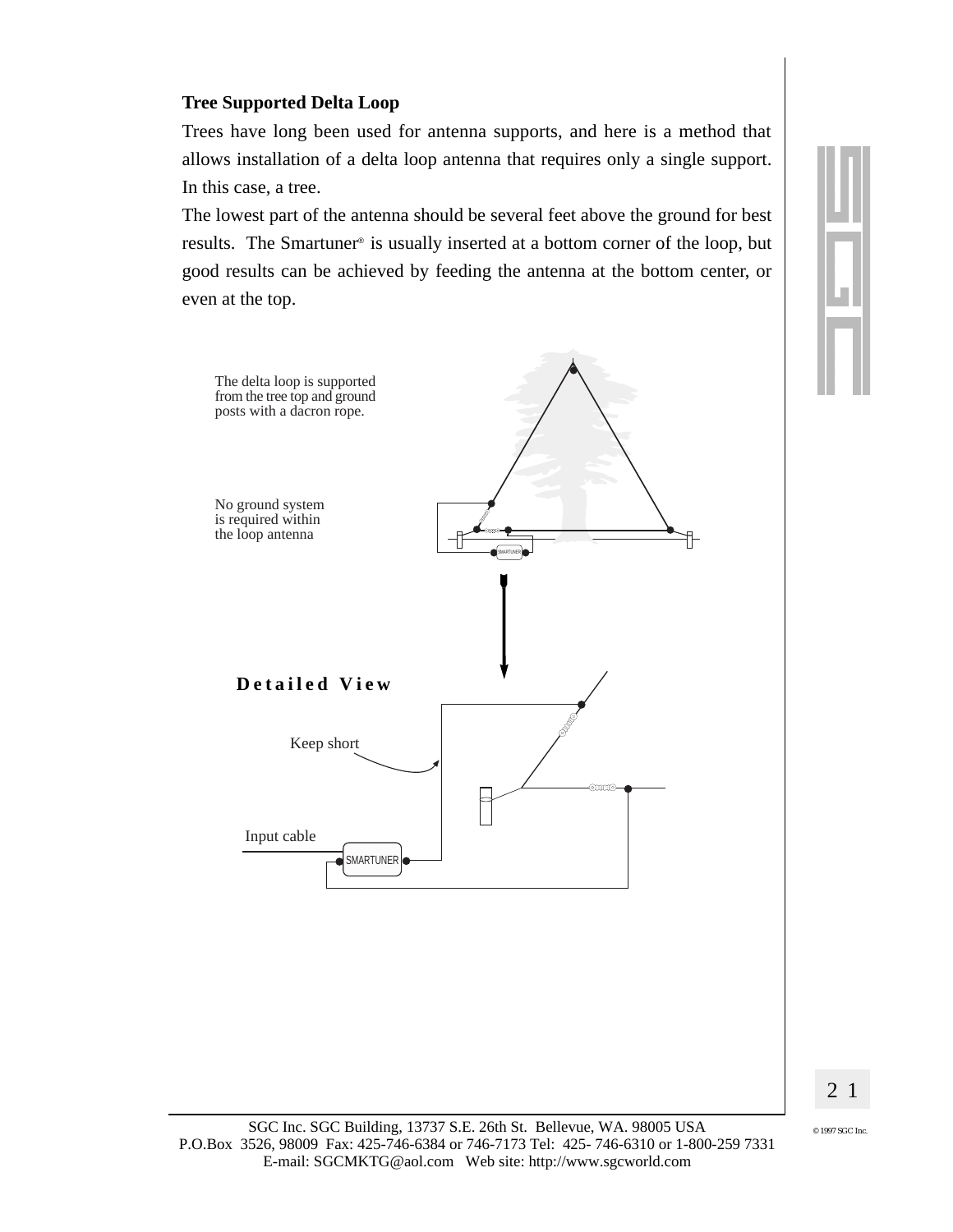#### **Indoor Antennas**

There may be some environments where the dreaded "antenna police" are so astute that you dare not put any antenna outdoors. It is possible in such instances to get on the air with an indoor antenna. Do not expect that any indoor antenna system will offer the same performance as a good outdoor system, and make sure that you have exhausted all other possibilities before you decide that you must use an indoor antenna. When using an indoor system, locate all parts of the antenna system as far away as possible from potential sources of interference. These will include just about anything that uses electricity, but most commonly, fluorescent lamps, computers, transformers, AC wiring, etc. Loop antennas may offer some relief to the indoor antenna interference problem, but all of the configurations mentioned previously will work indoors.

#### **Indoor Loops**

#### **Apartment Loop Antenna**

Loop antennas can be used very effectively in small apartments, offices and holding rooms. Radiation from a loop antenna can be very efficient, This antenna consists of several turns of insulated high voltage wire wound close spaced on insulated pegs fastened to an interior wall of the building. Antennas as small as 4 ft. on a side will work, but there is some advantage in using the available wall space by making the antenna larger. Use about 70 - 90 feet of #16 or larger wire with no spacing between the windings.

The transmitting efficiency of a small loop can be quite good, but there will be a sharp null in the plane of the loop. For this reason, you may wish to install 2 antennas at right angles to each other for good coverage in all directions. You will need some provisions to connect only the appropriate antenna.

This loop, and larger ones can be mounted horizontally, and offer good performance for regional coverage on the lower bands, but will probably be a poor performer above forty meters due to the high angle of radiation.

2 2

?@@@@@@@@@@@@@@@@@@@@@@@@@@@@@@@@@@@@@@@@@@@@@@@@@@@@@@@@@@@@@@@@@@@@@@@@@@@@@@@@@@@@@@@@@@@@@@@@@@@@@@@@@@@@@@@@@@@@@@@@@@@@@@@@@@@@@@@@@@@@@@@@@@@@@@@@@@@@@@@@?g ?@@@@@@@@@@@@@@@@@@@@@@@@@@@@@@@@@@@@@@@@@@@@@@@@@@@@@@@@@@@@@@@@@@@@@@@@@@@@@@@@@@@@@@@@@@@@@@@@@@@@@@@@@@@@@@@@@@@@@@@@@@@@@@@@@@@@@@@@@@@@@@@@@@@@@@@@@@@@@@@@?g ?@@@@@@@@@@@@@@@@@@@@@@@@@@@@@@@@@@@@@@@@@@@@@@@@@@@@@@@@@@@@@@@@@@@@@@@@@@@@@@@@@@@@@@@@@@@@@@@@@@@@@@@@@@@@@@@@@@@@@@@@@@@@@@@@@@@@@@@@@@@@@@@@@@@@@@@@@@@@@@@@?g ?@@@@@@@@@@@@@@@@@@@@@@@@@@@@@@@@@@@@@@@@@@@@@@@@@@@@@@@@@@@@@@@@@@@@@@@@@@@@@@@@@@@@@@@@@@@@@@@@@@@@@@@@@@@@@@@@@@@@@@@@@@@@@@@@@@@@@@@@@@@@@@@@@@@@@@@@@@@@@@@@?g ?@@@@@@@@@@@@@@@@@@@@@@@@@@@@@@@@@@@@@@@@@@@@@@@@@@@@@@@@@@@@@@@@@@@@@@@@@@@@@@@@@@@@@@@@@@@@@@@@@@@@@@@@@@@@@@@@@@@@@@@@@@@@@@@@@@@@@@@@@@@@@@@@@@@@@@@@@@@@@@@@?g ?@@@@@@@@@@@@@@@@@@@@@@@@@@@@@@@@@@@@@@@@@@@@@@@@@g@@@@@@@@@@@@@@@@@@@@@@@@@@@@@@@@@@@@@@@@@@@@@@@@g?@@@@@@@@@@@@@@@@@@@@@@@@@@@@@@@@@@@@@@@@@@@@@@@@@@?g ?@@@@@@@@@@@@@@@@@@@@@@@@@@@@@@@@@@@@@@@@@@@@@@@@@g@@@@@@@@@@@@@@@@@@@@@@@@@@@@@@@@@@@@@@@@@@@@@@@@g?@@@@@@@@@@@@@@@@@@@@@@@@@@@@@@@@@@@@@@@@@@@@@@@@@@?g ?@@@@@@@@@@@@@@@@@@@@@@@@@@@@@@@@@@@@@@@@@@@@@@@@@g@@@@@@@@@@@@@@@@@@@@@@@@@@@@@@@@@@@@@@@@@@@@@@@@g?@@@@@@@@@@@@@@@@@@@@@@@@@@@@@@@@@@@@@@@@@@@@@@@@@@?g ?@@@@@@@@@@@@@@@@@@@@@@@@@@@@@@@@@@@@@@@@@@@@@@@@@g@@@@@@@@@@@@@@@@@@@@@@@@@@@@@@@@@@@@@@@@@@@@@@@@g?@@@@@@@@@@@@@@@@@@@@@@@@@@@@@@@@@@@@@@@@@@@@@@@@@@?g ?@@@@@@@@@@@@@@@@@@@@@@@@@@@@@@@@@@@@@@@@@@@@@@@@@g@@@@@@@@@@@@@@@@@@@@@@@@@@@@@@@@@@@@@@@@@@@@@@@@g?@@@@@@@@@@@@@@@@@@@@@@@@@@@@@@@@@@@@@@@@@@@@@@@@@@?g

?@@@@@@@ @@@@@@ ?@@@@@@@ ?@@@@@@@ @@@@@@ ?@@@@@@@ ?@@@@@@@ @@@@@@ ?@@@@@@@ ?@@@@@@@@@@@@@@@@@@@@@@@@@@@@@@@@@@@@@@@@@@@@@@@@@g@@@@@@ @@@@@@@@@@@@g?@@@@@@@ ?@@@@@@@@@@@@@@@@@@@@@@@@@@@@@@@@@@@@@@@@@@@@@@@@@g@@@@@@ @@@@@@@@@@@@g?@@@@@@@ ?@@@@@@@@@@@@@@@@@@@@@@@@@@@@@@@@@@@@@@@@@@@@@@@@@g@@@@@@ @@@@@@@@@@@@g?@@@@@@@ ?@@@@@@@@@@@@@@@@@@@@@@@@@@@@@@@@@@@@@@@@@@@@@@@@@g@@@@@@ @@@@@@@@@@@@g?@@@@@@@ ?@@@@@@@@@@@@@@@@@@@@@@@@@@@@@@@@@@@@@@@@@@@@@@@@@g@@@@@@ @@@@@@@@@@@@g?@@@@@@@

?@@@@@@@g@@@@@@ @@@@@@g?@@@@@@@ ?@@@@@@@g@@@@@@ @@@@@@g?@@@@@@@ ?@@@@@@@g@@@@@@ @@@@@@g?@@@@@@@ ?@@@@@@@g@@@@@@ @@@@@@g?@@@@@@@ ?@@@@@@@@@@@@@@@@@@@@@@@@@@@@@@@@@@@@@@@@@@@@@@@@@g@@@@@@@@@@@@@@@@@@@@@@@@@@@@@@@@@@@@@@@@@@@@@@@@g?@@@@@@@@@@@@@@@@@@@@@@@@@@@@@@@@@@@@@@@@@@@@@@@@@@?g ?@@@@@@@@@@@@@@@@@@@@@@@@@@@@@@@@@@@@@@@@@@@@@@@@@g@@@@@@@@@@@@@@@@@@@@@@@@@@@@@@@@@@@@@@@@@@@@@@@@g?@@@@@@@@@@@@@@@@@@@@@@@@@@@@@@@@@@@@@@@@@@@@@@@@@@?g ?@@@@@@@@@@@@@@@@@@@@@@@@@@@@@@@@@@@@@@@@@@@@@@@@@g@@@@@@@@@@@@@@@@@@@@@@@@@@@@@@@@@@@@@@@@@@@@@@@@g?@@@@@@@@@@@@@@@@@@@@@@@@@@@@@@@@@@@@@@@@@@@@@@@@@@?g ?@@@@@@@@@@@@@@@@@@@@@@@@@@@@@@@@@@@@@@@@@@@@@@@@@g@@@@@@@@@@@@@@@@@@@@@@@@@@@@@@@@@@@@@@@@@@@@@@@@g?@@@@@@@@@@@@@@@@@@@@@@@@@@@@@@@@@@@@@@@@@@@@@@@@@@?g ?@@@@@@@@@@@@@@@@@@@@@@@@@@@@@@@@@@@@@@@@@@@@@@@@@g@@@@@@@@@@@@@@@@@@@@@@@@@@@@@@@@@@@@@@@@@@@@@@@@g?@@@@@@@@@@@@@@@@@@@@@@@@@@@@@@@@@@@@@@@@@@@@@@@@@@?g ?@@@@@@@@@@@@@@@@@@@@@@@@@@@@@@@@@@@@@@@@@@@@@@@@@@@@@@@@@@@@@@@@@@@@@@@@@@@@@@@@@@@@@@@@@@@@@@@@@@@@@@@@@@@@@@@@@@@@@@@@@@@@@@@@@@@@@@@@@@@@@@@@@@@@@@@@@@@@@@@@?g ?@@@@@@@@@@@@@@@@@@@@@@@@@@@@@@@@@@@@@@@@@@@@@@@@@@@@@@@@@@@@@@@@@@@@@@@@@@@@@@@@@@@@@@@@@@@@@@@@@@@@@@@@@@@@@@@@@@@@@@@@@@@@@@@@@@@@@@@@@@@@@@@@@@@@@@@@@@@@@@@@?g ?@@@@@@@@@@@@@@@@@@@@@@@@@@@@@@@@@@@@@@@@@@@@@@@@@@@@@@@@@@@@@@@@@@@@@@@@@@@@@@@@@@@@@@@@@@@@@@@@@@@@@@@@@@@@@@@@@@@@@@@@@@@@@@@@@@@@@@@@@@@@@@@@@@@@@@@@@@@@@@@@?g ?@@@@@@@@@@@@@@@@@@@@@@@@@@@@@@@@@@@@@@@@@@@@@@@@@@@@@@@@@@@@@@@@@@@@@@@@@@@@@@@@@@@@@@@@@@@@@@@@@@@@@@@@@@@@@@@@@@@@@@@@@@@@@@@@@@@@@@@@@@@@@@@@@@@@@@@@@@@@@@@@?g ?@@@@@@@@@@@@@@@@@@@@@@@@@@@@@@@@@@@@@@@@@@@@@@@@@@@@@@@@@@@@@@@@@@@@@@@@@@@@@@@@@@@@@@@@@@@@@@@@@@@@@@@@@@@@@@@@@@@@@@@@@@@@@@@@@@@@@@@@@@@@@@@@@@@@@@@@@@@@@@@@?g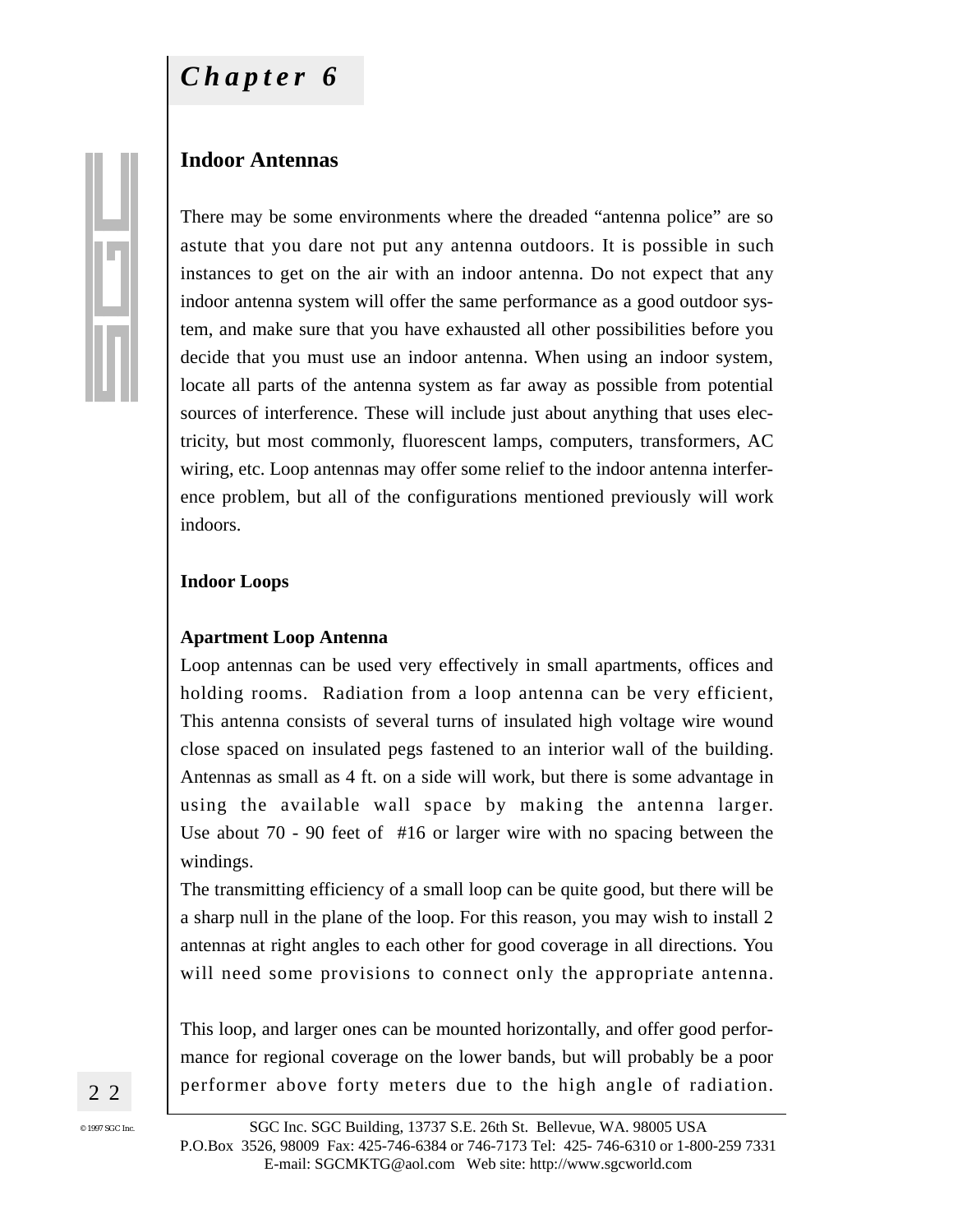Loop antennas are less prone to pick up man made local noise, and offer some advantage in RF polluted environments. Still, it is very important to locate the antenna as far as possible from sources of radio noise, such as fluorescent lamps, computers, and other electrical devices. Small loops such as this can be installed in a manner that allows them to be rotated. This advantage can be used to reduce reception of local interference, or to optimize reception from a particular direction.



#### **Portable Loaded Loop**

This antenna operates in a similar fashion to the above drawing, but uses a helical winding to gain electrical length, and is constructed on a PVC pipe frame.

The first step is to construct a square frame from PVC pipe. Use 1 inch or larger pipe with elbows at each corner. This material is available at any building supply house, and is very inexpensive. It should be at least 4 ft. on each side, but can be made larger with good effect.

If you want the antenna to be free standing, construction should be done as shown in the drawing below.

You may leave off the lower supports and suspend the antenna from the ceiling with a non conductive rope or string if desired.

Keep in mind that the small loop will have a sharp null in the plane of the

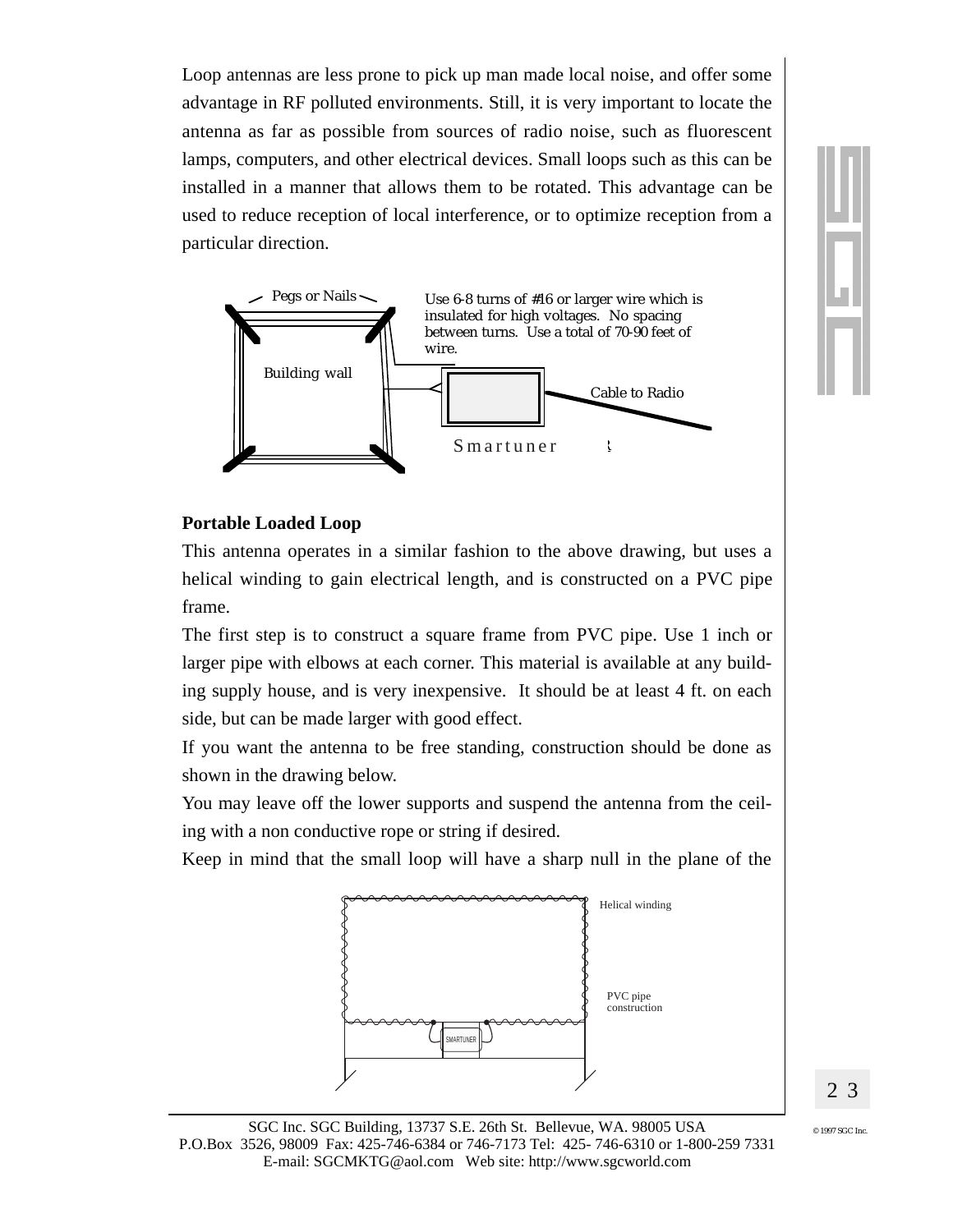loop, this can be used to reduce interference from local sources by "aiming" the antenna towards the source. It could also reduce the strength of the desired signal if not oriented favorably.

Wind about 70 ft. to 90 ft. of #14 or larger wire in a helical fashion around the pipe. Some experimentation may be required to achieve even spacing of the winding around the loop. The windings can be secured to the frame with electrical tape, hot glue, or some other suitable method.

The Smartuner<sup>®</sup> can be fastened to the base of the support as shown, and connected to the ends of the windings as shown in the drawing. One end of the winding is connected to the antenna terminal of the Smartuner<sup>®</sup>, and the other end is connected to the ground lug of the Smartuner<sup>®</sup>.

#### **Attic Antennas**

Much has been written about installing wire antennas in the attic of buildings, mostly by people who never looked up there! The typical attic may be the worst possible RF environment there is! They are full of AC wiring for the lights, often with fluorescent fixtures, metal heater and air conditioner ducting, telephone wiring and so on. If you must use this space for your antenna, any of the loop and center fed antennas previously described can be installed in the attic. End fed antennas are not practical for attic installation, due to the lack of earth ground.

(NOTE: Do not install an antenna in your attic if you have a metal roof.)

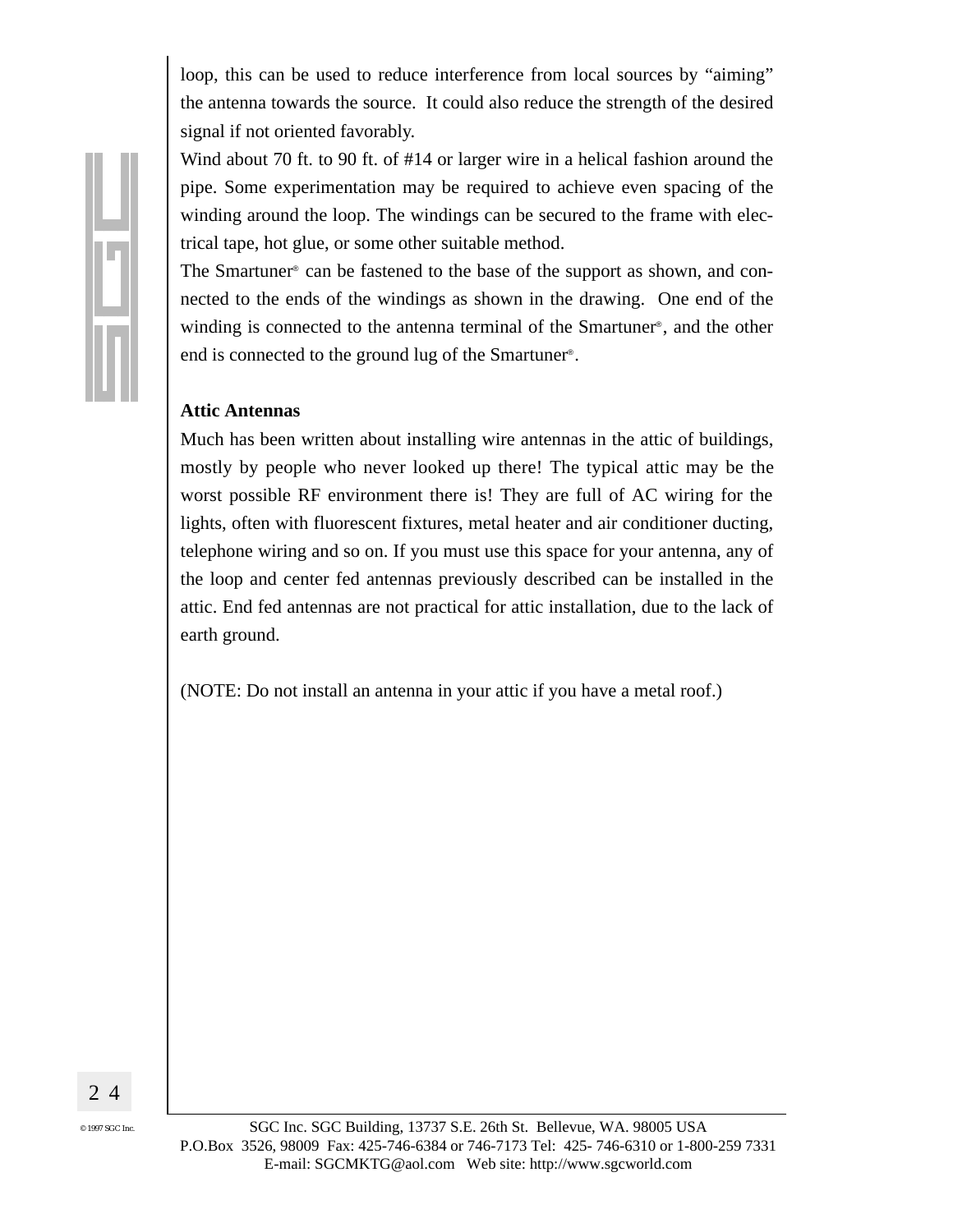## Chapter 7

#### **Construction Techniques**

#### **Wire Antennas**

You can use just about any type of conductor to build your antenna, but some will give better service and performance than others. Wire antennas can be constructed with bare or insulated wire. Stranded copper wire is probably the best choice for most installations.

Larger diameter wire will offer less resistance, and slightly better efficiency. In any case, make sure that the wire is of suitable diameter to support its own weight in windy conditions, and use the largest wire diameter that is practical for your application.

All connections must be mechanically secure, and soldered to maintain good electrical performance.

The ends of the antenna must be insulated from the supporting structure. We often use rope to hold the end of an antenna up, and secure it to it's support. Dacron rope is one of the better types, and holds up to the elements better than cotton and some other types. Rope will become conductive when it is wet, or even damp. Insulators must be used in all cases. These can be purchased from an electronics supply store. Keep the radiating element a few feet away from the supports.



When using trees for antenna supports, you must account for the fact that the tree will move in the wind. If the antenna is simply secured to the tree, it is very likely that the wire will be broken the first time that the tree sways in the

wind. The solution is to provide a pulley and weight system (as shown in figure on following page) to hold the antenna taught, and allow for movement of the tree in the wind.

Don't forget to put some holes in the bucket so that it does not fill up with rain

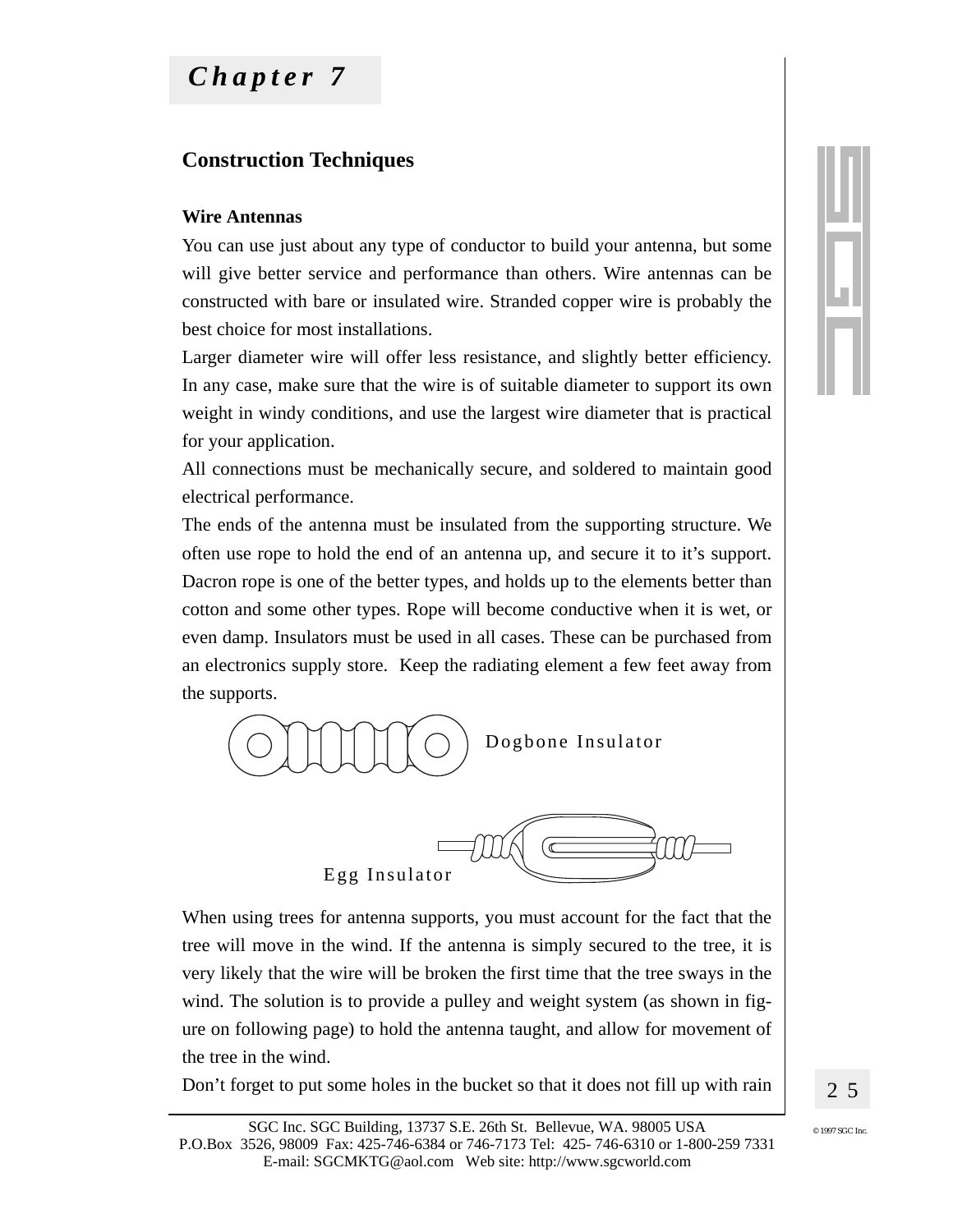water. Put just enough weight in the bucket to hold the antenna line taut. You can use a slingshot, or bow and arrow to launch a line up and over a tree branch. Be careful what is on the other side! Monofilament fishing line makes a good leader, and small fishing weights can be used with the slingshot. If you



have a bow, consider using a "game finder" device that attaches a special reel of string to the bow, which attaches to the arrow. The idea was to allow you to find your arrow, and the game, but in this case you will use the line to pull up your antenna support rope.

#### **Weather mounting the SGC Smartuners**®

Regardless of the installation that you use, it is important to remember a few points about weather extremes and protection from sun, rain, hail, snow and ice of your Smartuner®. The effect of direct sunlight on the case of the Smartuner® (called sun loading) can cause internal temperature to rise as high as 200 degrees F. This is beyond the maximum temperature rating.

The solution is to provide an artificial shade for the unit. One example of how this can be done is shown below.



If the Smartuner® is located under an eaves, or some other shading structure, then no additional steps are necessary.

It is also important to provide strain relief for the antenna and ground connections from the Smartuner® . Your Smartuner® is extremely rugged, but the antenna connections were not designed to support the antenna load. Make sure that the antenna is self supporting before you make the Smartuner® connections, and do not allow the weight of the antenna to pull against the Smartuner®.

?@@@@@@@@@@@@@@@@@@@@@@@@@@@@@@@@@@@@@@@@@@@@@@@@@@@@@@@@@@@@@@@@@@@@@@@@@@@@@@@@@@@@@@@@@@@@@@@@@@@@@@@@@@@@@@@@@@@@@@@@@@@@@@@@@@@@@@@@@@@@@@@@@@@@@@@@@@@@@@@@?g ?@@@@@@@@@@@@@@@@@@@@@@@@@@@@@@@@@@@@@@@@@@@@@@@@@@@@@@@@@@@@@@@@@@@@@@@@@@@@@@@@@@@@@@@@@@@@@@@@@@@@@@@@@@@@@@@@@@@@@@@@@@@@@@@@@@@@@@@@@@@@@@@@@@@@@@@@@@@@@@@@?g ?@@@@@@@@@@@@@@@@@@@@@@@@@@@@@@@@@@@@@@@@@@@@@@@@@@@@@@@@@@@@@@@@@@@@@@@@@@@@@@@@@@@@@@@@@@@@@@@@@@@@@@@@@@@@@@@@@@@@@@@@@@@@@@@@@@@@@@@@@@@@@@@@@@@@@@@@@@@@@@@@?g ?@@@@@@@@@@@@@@@@@@@@@@@@@@@@@@@@@@@@@@@@@@@@@@@@@@@@@@@@@@@@@@@@@@@@@@@@@@@@@@@@@@@@@@@@@@@@@@@@@@@@@@@@@@@@@@@@@@@@@@@@@@@@@@@@@@@@@@@@@@@@@@@@@@@@@@@@@@@@@@@@?g ?@@@@@@@@@@@@@@@@@@@@@@@@@@@@@@@@@@@@@@@@@@@@@@@@@@@@@@@@@@@@@@@@@@@@@@@@@@@@@@@@@@@@@@@@@@@@@@@@@@@@@@@@@@@@@@@@@@@@@@@@@@@@@@@@@@@@@@@@@@@@@@@@@@@@@@@@@@@@@@@@?g ?@@@@@@@@@@@@@@@@@@@@@@@@@@@@@@@@@@@@@@@@@@@@@@@@@g@@@@@@@@@@@@@@@@@@@@@@@@@@@@@@@@@@@@@@@@@@@@@@@@g?@@@@@@@@@@@@@@@@@@@@@@@@@@@@@@@@@@@@@@@@@@@@@@@@@@?g ?@@@@@@@@@@@@@@@@@@@@@@@@@@@@@@@@@@@@@@@@@@@@@@@@@g@@@@@@@@@@@@@@@@@@@@@@@@@@@@@@@@@@@@@@@@@@@@@@@@g?@@@@@@@@@@@@@@@@@@@@@@@@@@@@@@@@@@@@@@@@@@@@@@@@@@?g ?@@@@@@@@@@@@@@@@@@@@@@@@@@@@@@@@@@@@@@@@@@@@@@@@@g@@@@@@@@@@@@@@@@@@@@@@@@@@@@@@@@@@@@@@@@@@@@@@@@g?@@@@@@@@@@@@@@@@@@@@@@@@@@@@@@@@@@@@@@@@@@@@@@@@@@?g ?@@@@@@@@@@@@@@@@@@@@@@@@@@@@@@@@@@@@@@@@@@@@@@@@@g@@@@@@@@@@@@@@@@@@@@@@@@@@@@@@@@@@@@@@@@@@@@@@@@g?@@@@@@@@@@@@@@@@@@@@@@@@@@@@@@@@@@@@@@@@@@@@@@@@@@?g ?@@@@@@@@@@@@@@@@@@@@@@@@@@@@@@@@@@@@@@@@@@@@@@@@@g@@@@@@@@@@@@@@@@@@@@@@@@@@@@@@@@@@@@@@@@@@@@@@@@g?@@@@@@@@@@@@@@@@@@@@@@@@@@@@@@@@@@@@@@@@@@@@@@@@@@?g ?@@@@@@@ @@@@@@ ?@@@@@@@ ?@@@@@@@ @@@@@@ ?@@@@@@@ ?@@@@@@@ @@@@@@ ?@@@@@@@ ?@@@@@@@@@@@@@@@@@@@@@@@@@@@@@@@@@@@@@@@@@@@@@@@@@g@@@@@@ @@@@@@@@@@@@g?@@@@@@@ ?@@@@@@@@@@@@@@@@@@@@@@@@@@@@@@@@@@@@@@@@@@@@@@@@@g@@@@@@ @@@@@@@@@@@@g?@@@@@@@ ?@@@@@@@@@@@@@@@@@@@@@@@@@@@@@@@@@@@@@@@@@@@@@@@@@g@@@@@@ @@@@@@@@@@@@g?@@@@@@@ ?@@@@@@@@@@@@@@@@@@@@@@@@@@@@@@@@@@@@@@@@@@@@@@@@@g@@@@@@ @@@@@@@@@@@@g?@@@@@@@ ?@@@@@@@@@@@@@@@@@@@@@@@@@@@@@@@@@@@@@@@@@@@@@@@@@g@@@@@@ @@@@@@@@@@@@g?@@@@@@@ ?@@@@@@@g@@@@@@ @@@@@@g?@@@@@@@ ?@@@@@@@g@@@@@@ @@@@@@g?@@@@@@@ ?@@@@@@@g@@@@@@ @@@@@@g?@@@@@@@ ?@@@@@@@g@@@@@@ @@@@@@g?@@@@@@@ ?@@@@@@@@@@@@@@@@@@@@@@@@@@@@@@@@@@@@@@@@@@@@@@@@@g@@@@@@@@@@@@@@@@@@@@@@@@@@@@@@@@@@@@@@@@@@@@@@@@g?@@@@@@@@@@@@@@@@@@@@@@@@@@@@@@@@@@@@@@@@@@@@@@@@@@?g ?@@@@@@@@@@@@@@@@@@@@@@@@@@@@@@@@@@@@@@@@@@@@@@@@@g@@@@@@@@@@@@@@@@@@@@@@@@@@@@@@@@@@@@@@@@@@@@@@@@g?@@@@@@@@@@@@@@@@@@@@@@@@@@@@@@@@@@@@@@@@@@@@@@@@@@?g ?@@@@@@@@@@@@@@@@@@@@@@@@@@@@@@@@@@@@@@@@@@@@@@@@@g@@@@@@@@@@@@@@@@@@@@@@@@@@@@@@@@@@@@@@@@@@@@@@@@g?@@@@@@@@@@@@@@@@@@@@@@@@@@@@@@@@@@@@@@@@@@@@@@@@@@?g ?@@@@@@@@@@@@@@@@@@@@@@@@@@@@@@@@@@@@@@@@@@@@@@@@@g@@@@@@@@@@@@@@@@@@@@@@@@@@@@@@@@@@@@@@@@@@@@@@@@g?@@@@@@@@@@@@@@@@@@@@@@@@@@@@@@@@@@@@@@@@@@@@@@@@@@?g ?@@@@@@@@@@@@@@@@@@@@@@@@@@@@@@@@@@@@@@@@@@@@@@@@@g@@@@@@@@@@@@@@@@@@@@@@@@@@@@@@@@@@@@@@@@@@@@@@@@g?@@@@@@@@@@@@@@@@@@@@@@@@@@@@@@@@@@@@@@@@@@@@@@@@@@?g ?@@@@@@@@@@@@@@@@@@@@@@@@@@@@@@@@@@@@@@@@@@@@@@@@@@@@@@@@@@@@@@@@@@@@@@@@@@@@@@@@@@@@@@@@@@@@@@@@@@@@@@@@@@@@@@@@@@@@@@@@@@@@@@@@@@@@@@@@@@@@@@@@@@@@@@@@@@@@@@@@?g ?@@@@@@@@@@@@@@@@@@@@@@@@@@@@@@@@@@@@@@@@@@@@@@@@@@@@@@@@@@@@@@@@@@@@@@@@@@@@@@@@@@@@@@@@@@@@@@@@@@@@@@@@@@@@@@@@@@@@@@@@@@@@@@@@@@@@@@@@@@@@@@@@@@@@@@@@@@@@@@@@?g ?@@@@@@@@@@@@@@@@@@@@@@@@@@@@@@@@@@@@@@@@@@@@@@@@@@@@@@@@@@@@@@@@@@@@@@@@@@@@@@@@@@@@@@@@@@@@@@@@@@@@@@@@@@@@@@@@@@@@@@@@@@@@@@@@@@@@@@@@@@@@@@@@@@@@@@@@@@@@@@@@?g ?@@@@@@@@@@@@@@@@@@@@@@@@@@@@@@@@@@@@@@@@@@@@@@@@@@@@@@@@@@@@@@@@@@@@@@@@@@@@@@@@@@@@@@@@@@@@@@@@@@@@@@@@@@@@@@@@@@@@@@@@@@@@@@@@@@@@@@@@@@@@@@@@@@@@@@@@@@@@@@@@?g ?@@@@@@@@@@@@@@@@@@@@@@@@@@@@@@@@@@@@@@@@@@@@@@@@@@@@@@@@@@@@@@@@@@@@@@@@@@@@@@@@@@@@@@@@@@@@@@@@@@@@@@@@@@@@@@@@@@@@@@@@@@@@@@@@@@@@@@@@@@@@@@@@@@@@@@@@@@@@@@@@?g

2 6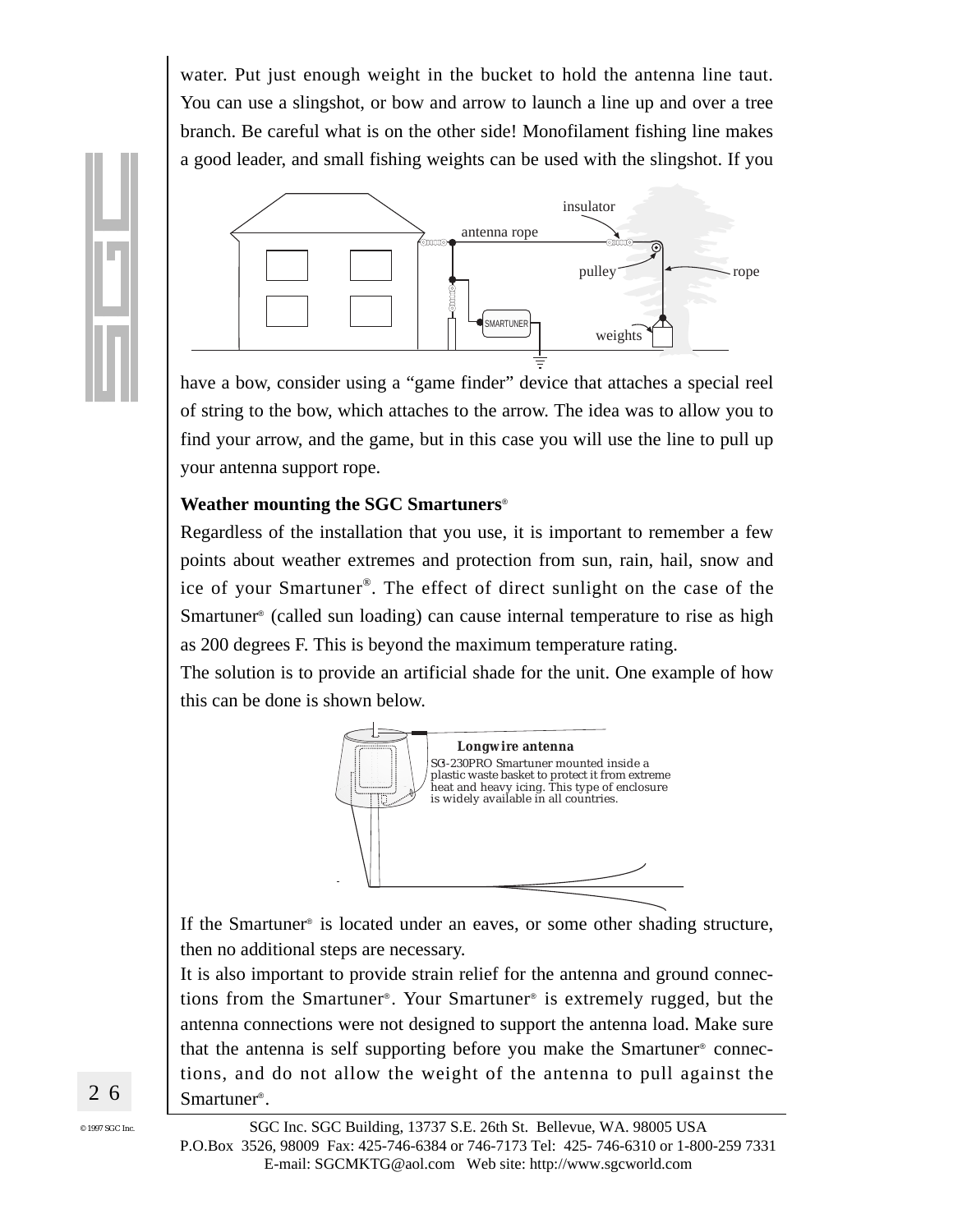#### **Conclusion**

So there you have it. We hope that you have learned a little, and that your imagination has been sparked. We have covered only a little antenna design and theory; much more information is available in publications such as the ARRL Antenna Handbook. This volume is published by the American Radio Relay League in Newington Connecticut, and is available through Ham Radio suppliers.

If you have an interesting design or installation that you would like to share, drop us a line. Drawings or photos are very helpful as well.

The complete line of SGC Smartuners<sup>®</sup> is available from most Ham Radio supply stores. If you need help finding a dealer, or need help with your installation, please feel free to contact us.

We are aware that the cost of the Smartuner<sup>®</sup> represents a significant expense, but suggest that the overall benefits of the product make it a very attractive solution for your HF antenna system. When you consider the expense involved in putting up an antenna farm to cover the entire HF spectrum, you will soon realize that the SGC Smartuner<sup>®</sup> is a real bargain.

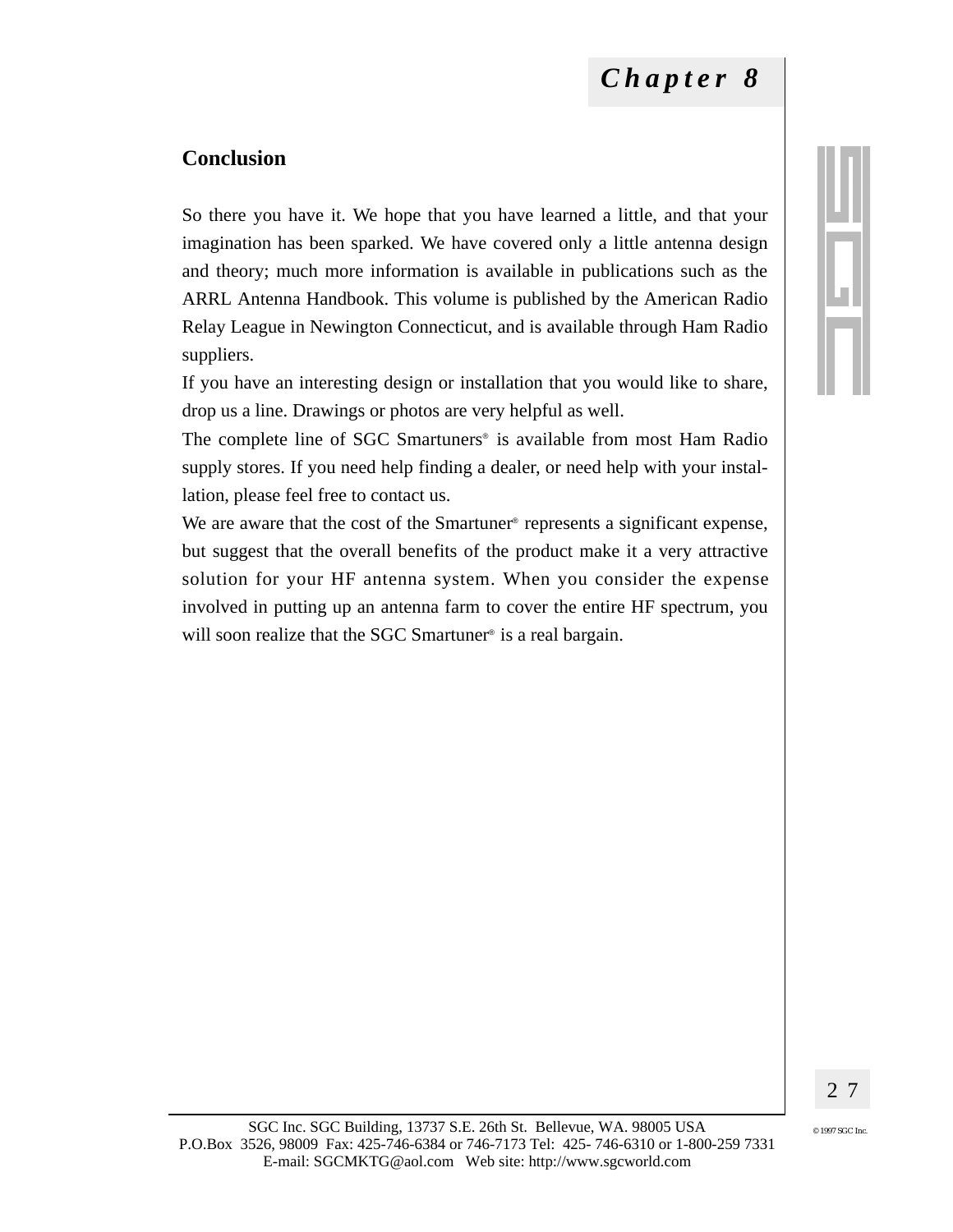## *Glossary*

| 10-meters:  | 28.0-29.7MHz   |
|-------------|----------------|
| 15-meters:  | 21.0-21.450MHz |
| 20-meters:  | 14.0-14.350MHz |
| 40-meters:  | 7MHz to 7.3MHz |
| 80-meters:  | 3.5-4.0MHz     |
| 160-meters: | 1.8-2.0MHz     |

- **(+):** Positive (power supply input).
- **(-):** Negative (power supply input).

**A3A**: Mode of single sideband with -16dB pilot carrier.

- A3H: AME or AM compatible (carrier with only upper sideband).
- **A3J:** Telephony; single sideband with suppressed carrier.

**AGC:** Automatic gain control which prevents receiver overload.

**ALC:** Automatic loading control which prevents transmitter over load. **AMP:** Amplifier.

**AMTOR:** Amateur radio equivalent of SITOR with slightly different standards

**ATTN:**Attenuator which reduces a received signal.

- **ADSP:** Adaptive Digital Signal Processing; exclusive to SGC, a DSP technology which processes the signal to eliminate unwanted noise and improve incoming signal.
- AM: Amplitude modulation, low efficiency type of radio transmission. generally used for broadcast AM radio station bands with 100% carrier inserted.
- **AMVER:** Coast Guard operated system for rescue "automated mutual assistance vessel rescue system."

**AM BROADCAST BAND:** A band ranging from 530 to 1605 KHz.

**AMATEUR BANDS:** Frequency bands set aside for amateur radio operators.

- **AMPLITUDE:** The height of a radio or sound wave–loudness.
- **AMPLITUDE MODULATION:** Adding information to an RF carrier by increasing and decreasing amplitude.

**ANALOG:** Representing data with physical quantities (a watch with hour and minute hands is an analog time display).

**ANTENNA:** any part of any SSB system that radiates radio energy.

**ARQ:** automatic repeat request; a mode to compare transmission; a repeat signal is sent only when requested by the receiving station.

**BAND:** a range of frequencies, usually within a one MHz span. **BANK**: a collection of channels to be scanned as a group in order. **BINARY:** A system of numbers represented only by digits 0 and 1. (Contrast with decimal which uses digits 0 through 9.)

**CAPACITOR:** A device to store electrical energy. **CARRIER:** An unmodulated RF signal.

© 1997 SGC Inc

2 8

?@@@@@@@@@@@@@@@@@@@@@@@@@@@@@@@@@@@@@@@@@@@@@@@@@@@@@@@@@@@@@@@@@@@@@@@@@@@@@@@@@@@@@@@@@@@@@@@@@@@@@@@@@@@@@@@@@@@@@@@@@@@@@@@@@@@@@@@@@@@@@@@@@@@@@@@@@@@@@@@@?g ?@@@@@@@@@@@@@@@@@@@@@@@@@@@@@@@@@@@@@@@@@@@@@@@@@@@@@@@@@@@@@@@@@@@@@@@@@@@@@@@@@@@@@@@@@@@@@@@@@@@@@@@@@@@@@@@@@@@@@@@@@@@@@@@@@@@@@@@@@@@@@@@@@@@@@@@@@@@@@@@@?g ?@@@@@@@@@@@@@@@@@@@@@@@@@@@@@@@@@@@@@@@@@@@@@@@@@@@@@@@@@@@@@@@@@@@@@@@@@@@@@@@@@@@@@@@@@@@@@@@@@@@@@@@@@@@@@@@@@@@@@@@@@@@@@@@@@@@@@@@@@@@@@@@@@@@@@@@@@@@@@@@@?g ?@@@@@@@@@@@@@@@@@@@@@@@@@@@@@@@@@@@@@@@@@@@@@@@@@@@@@@@@@@@@@@@@@@@@@@@@@@@@@@@@@@@@@@@@@@@@@@@@@@@@@@@@@@@@@@@@@@@@@@@@@@@@@@@@@@@@@@@@@@@@@@@@@@@@@@@@@@@@@@@@?g ?@@@@@@@@@@@@@@@@@@@@@@@@@@@@@@@@@@@@@@@@@@@@@@@@@@@@@@@@@@@@@@@@@@@@@@@@@@@@@@@@@@@@@@@@@@@@@@@@@@@@@@@@@@@@@@@@@@@@@@@@@@@@@@@@@@@@@@@@@@@@@@@@@@@@@@@@@@@@@@@@?g ?@@@@@@@@@@@@@@@@@@@@@@@@@@@@@@@@@@@@@@@@@@@@@@@@@g@@@@@@@@@@@@@@@@@@@@@@@@@@@@@@@@@@@@@@@@@@@@@@@@g?@@@@@@@@@@@@@@@@@@@@@@@@@@@@@@@@@@@@@@@@@@@@@@@@@@?g ?@@@@@@@@@@@@@@@@@@@@@@@@@@@@@@@@@@@@@@@@@@@@@@@@@g@@@@@@@@@@@@@@@@@@@@@@@@@@@@@@@@@@@@@@@@@@@@@@@@g?@@@@@@@@@@@@@@@@@@@@@@@@@@@@@@@@@@@@@@@@@@@@@@@@@@?g ?@@@@@@@@@@@@@@@@@@@@@@@@@@@@@@@@@@@@@@@@@@@@@@@@@g@@@@@@@@@@@@@@@@@@@@@@@@@@@@@@@@@@@@@@@@@@@@@@@@g?@@@@@@@@@@@@@@@@@@@@@@@@@@@@@@@@@@@@@@@@@@@@@@@@@@?g ?@@@@@@@@@@@@@@@@@@@@@@@@@@@@@@@@@@@@@@@@@@@@@@@@@g@@@@@@@@@@@@@@@@@@@@@@@@@@@@@@@@@@@@@@@@@@@@@@@@g?@@@@@@@@@@@@@@@@@@@@@@@@@@@@@@@@@@@@@@@@@@@@@@@@@@?g ?@@@@@@@@@@@@@@@@@@@@@@@@@@@@@@@@@@@@@@@@@@@@@@@@@g@@@@@@@@@@@@@@@@@@@@@@@@@@@@@@@@@@@@@@@@@@@@@@@@g?@@@@@@@@@@@@@@@@@@@@@@@@@@@@@@@@@@@@@@@@@@@@@@@@@@?g

?@@@@@@@ @@@@@@ ?@@@@@@@ ?@@@@@@@ @@@@@@ ?@@@@@@@ ?@@@@@@@ @@@@@@ ?@@@@@@@ ?@@@@@@@@@@@@@@@@@@@@@@@@@@@@@@@@@@@@@@@@@@@@@@@@@g@@@@@@ @@@@@@@@@@@@g?@@@@@@@ ?@@@@@@@@@@@@@@@@@@@@@@@@@@@@@@@@@@@@@@@@@@@@@@@@@g@@@@@@ @@@@@@@@@@@@g?@@@@@@@ ?@@@@@@@@@@@@@@@@@@@@@@@@@@@@@@@@@@@@@@@@@@@@@@@@@g@@@@@@ @@@@@@@@@@@@g?@@@@@@@ ?@@@@@@@@@@@@@@@@@@@@@@@@@@@@@@@@@@@@@@@@@@@@@@@@@g@@@@@@ @@@@@@@@@@@@g?@@@@@@@ ?@@@@@@@@@@@@@@@@@@@@@@@@@@@@@@@@@@@@@@@@@@@@@@@@@g@@@@@@ @@@@@@@@@@@@g?@@@@@@@

?@@@@@@@g@@@@@@ @@@@@@g?@@@@@@@ ?@@@@@@@g@@@@@@ @@@@@@g?@@@@@@@ ?@@@@@@@g@@@@@@ @@@@@@g?@@@@@@@ ?@@@@@@@g@@@@@@ @@@@@@g?@@@@@@@ ?@@@@@@@@@@@@@@@@@@@@@@@@@@@@@@@@@@@@@@@@@@@@@@@@@g@@@@@@@@@@@@@@@@@@@@@@@@@@@@@@@@@@@@@@@@@@@@@@@@g?@@@@@@@@@@@@@@@@@@@@@@@@@@@@@@@@@@@@@@@@@@@@@@@@@@?g ?@@@@@@@@@@@@@@@@@@@@@@@@@@@@@@@@@@@@@@@@@@@@@@@@@g@@@@@@@@@@@@@@@@@@@@@@@@@@@@@@@@@@@@@@@@@@@@@@@@g?@@@@@@@@@@@@@@@@@@@@@@@@@@@@@@@@@@@@@@@@@@@@@@@@@@?g ?@@@@@@@@@@@@@@@@@@@@@@@@@@@@@@@@@@@@@@@@@@@@@@@@@g@@@@@@@@@@@@@@@@@@@@@@@@@@@@@@@@@@@@@@@@@@@@@@@@g?@@@@@@@@@@@@@@@@@@@@@@@@@@@@@@@@@@@@@@@@@@@@@@@@@@?g ?@@@@@@@@@@@@@@@@@@@@@@@@@@@@@@@@@@@@@@@@@@@@@@@@@g@@@@@@@@@@@@@@@@@@@@@@@@@@@@@@@@@@@@@@@@@@@@@@@@g?@@@@@@@@@@@@@@@@@@@@@@@@@@@@@@@@@@@@@@@@@@@@@@@@@@?g ?@@@@@@@@@@@@@@@@@@@@@@@@@@@@@@@@@@@@@@@@@@@@@@@@@g@@@@@@@@@@@@@@@@@@@@@@@@@@@@@@@@@@@@@@@@@@@@@@@@g?@@@@@@@@@@@@@@@@@@@@@@@@@@@@@@@@@@@@@@@@@@@@@@@@@@?g ?@@@@@@@@@@@@@@@@@@@@@@@@@@@@@@@@@@@@@@@@@@@@@@@@@@@@@@@@@@@@@@@@@@@@@@@@@@@@@@@@@@@@@@@@@@@@@@@@@@@@@@@@@@@@@@@@@@@@@@@@@@@@@@@@@@@@@@@@@@@@@@@@@@@@@@@@@@@@@@@@?g ?@@@@@@@@@@@@@@@@@@@@@@@@@@@@@@@@@@@@@@@@@@@@@@@@@@@@@@@@@@@@@@@@@@@@@@@@@@@@@@@@@@@@@@@@@@@@@@@@@@@@@@@@@@@@@@@@@@@@@@@@@@@@@@@@@@@@@@@@@@@@@@@@@@@@@@@@@@@@@@@@?g ?@@@@@@@@@@@@@@@@@@@@@@@@@@@@@@@@@@@@@@@@@@@@@@@@@@@@@@@@@@@@@@@@@@@@@@@@@@@@@@@@@@@@@@@@@@@@@@@@@@@@@@@@@@@@@@@@@@@@@@@@@@@@@@@@@@@@@@@@@@@@@@@@@@@@@@@@@@@@@@@@?g ?@@@@@@@@@@@@@@@@@@@@@@@@@@@@@@@@@@@@@@@@@@@@@@@@@@@@@@@@@@@@@@@@@@@@@@@@@@@@@@@@@@@@@@@@@@@@@@@@@@@@@@@@@@@@@@@@@@@@@@@@@@@@@@@@@@@@@@@@@@@@@@@@@@@@@@@@@@@@@@@@?g ?@@@@@@@@@@@@@@@@@@@@@@@@@@@@@@@@@@@@@@@@@@@@@@@@@@@@@@@@@@@@@@@@@@@@@@@@@@@@@@@@@@@@@@@@@@@@@@@@@@@@@@@@@@@@@@@@@@@@@@@@@@@@@@@@@@@@@@@@@@@@@@@@@@@@@@@@@@@@@@@@?g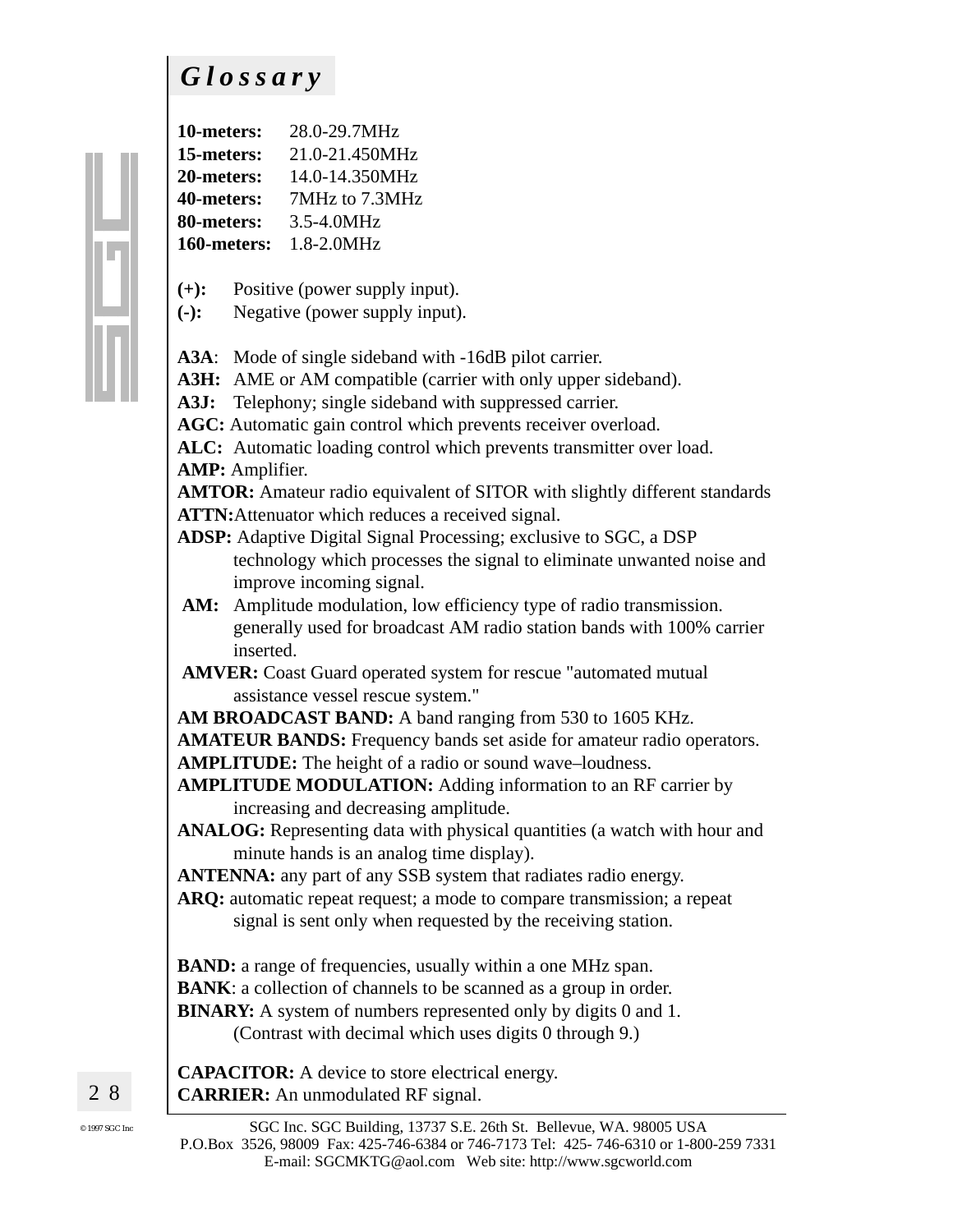**CHAN:** Channel.

**CHASSIS GND:** Chassis or cabinet ground.

- **CLAR:** Clarifier; allows receiver frequency to be offset slightly from transmitter frequency.
- **COMM:** Communication; also used to reference serial communications computer port.
- **CW:** Continuous wave; to transmit the mode of Morse code.
- **CRYSTAL:** A piece of quartz mineral that will resonate at a particular frequency and used as a reference in transceivers.
- **COAX:** An electrical conductor which carries radio energy from a transmitter to an antenna system; the inner conductor is insulated from an external wire mesh shield.

**CHIP:** A wafer of semiconductor material used in an electronic circuit.

- **COPY:**When radio operators hear and write down a message, they "copy."
- **DATA I/O:** Data input/output.
- **DC:** Direct current.
- **DUPLEX:** A method of frequency in which ship stations transmit on one frequency while shore stations transmit a different frequency
- **DSP:** Digital signal processing; technology which eliminates unwanted noise to enhances a signal.
- **DXpedition:** A contest in which amateur radio operators try to reach distant stations.

#### **EMER:** Emergency.

- FEC: Forward error correction; a mode to compare transmission; each character is sent twice and the redundancy of the code serves as the check.
- **FEEDLINE:** The method of connecting the antenna to the radio.

**FREQUENCY:** The number of polarity alternations per second measured in Hertz. KHz=thousand Hertz; MHz = million Hz.

- **FM:** Frequency modulation.
- **FWD:** Forward transmit power going to the antenna.
- **GAIN:** The amount of amplification a system has; in antenna systems, the gain is the measurement of the directional characteristics.

**GROUND:** A connection to earth or an earth counterpoise.

**GROUNDPLANE:** An artificial ground used for antenna systems.

- **GROUNDWAVE:** A radio signal that travels along the earth, bending over the horizon.
- **GMT:** Greenwich Mean Time (universal time) the international standard time referred to the zero degree meridian.

**HETERODYNE:** The frequency that results when two radio frequencies "beat" together (one frequency minus the second frequency = heterodyne).

#### **HERTZ:** See Hz.

?@@@@@@@@@@@@@@@@@@@@@@@@@@@@@@@@@@@@@@@@@@@@@@@@@g@@@@@@@@@@@@@@@@@@@@@@@@@@@@@@@@@@@@@@@@@@@@@@@@g?@@@@@@@@@@@@@@@@@@@@@@@@@@@@@@@@@@@@@@@@@@@@@@@@@@?g?? ,我们的时候,我们的时候,我们的时候,我们的时候,我们的时候,我们的时候,我们的时候,我们的时候,我们的时候,我们的时候,我们的时候,我们的时候,我们的时候,我 ?@@@@@@@@@@@@@@@@@@@@@@@@@@@@@@@@@@@@@@@@@@@@@@@@@@@@@@@@@@@@@@@@@@@@@@@@@@@@@@@@@@@@@@@@@@@@@@@@@@@@@@@@@@@@@@@@@@@@@@@@@@@@@@@@@@@@@@@@@@@@@@@@@@@@@@@@@@@@@@@@?g??@@@@@@@@@@@@@@@@@@@@@@@@@@@@@@@@@@@@@@@@@@@@@@@@@@@@@@@@@@@@@@@@@@@@@@@@@@@@@@@@@@@@@@@@@@@@@@@@@@@@@@@@@@@@@@@@@@@@@@@@@@@@@@@@@@@@@@@@@@@@@@@@@@@@@@@@@@@@@@@@?g? ?@@@@@@@@@@@@@@@@@@@@@@@@@@@@@@@@@@@@@@@@@@@@@@@@@@@@@@@@@@@@@@@@@@@@@@@@@@@@@@@@@@@@@@@@@@@@@@@@@@@@@@@@@@@@@@@@@@@@@@@@@@@@@@@@@@@@@@@@@@@@@@@@@@@@@@@@@@@@@@@@?g??

?@@@@@@@

SGC Inc. SGC Building, 13737 S.E. 26th St. Bellevue, WA. 98005 USA  $\bullet$   $\bullet$  1997 SGC Inc. P.O.Box 3526, 98009 Fax: 425-746-6384 or 746-7173 Tel: 425- 746-6310 or 1-800-259 7331 E-mail: SGCMKTG@aol.com Web site: http://www.sgcworld.com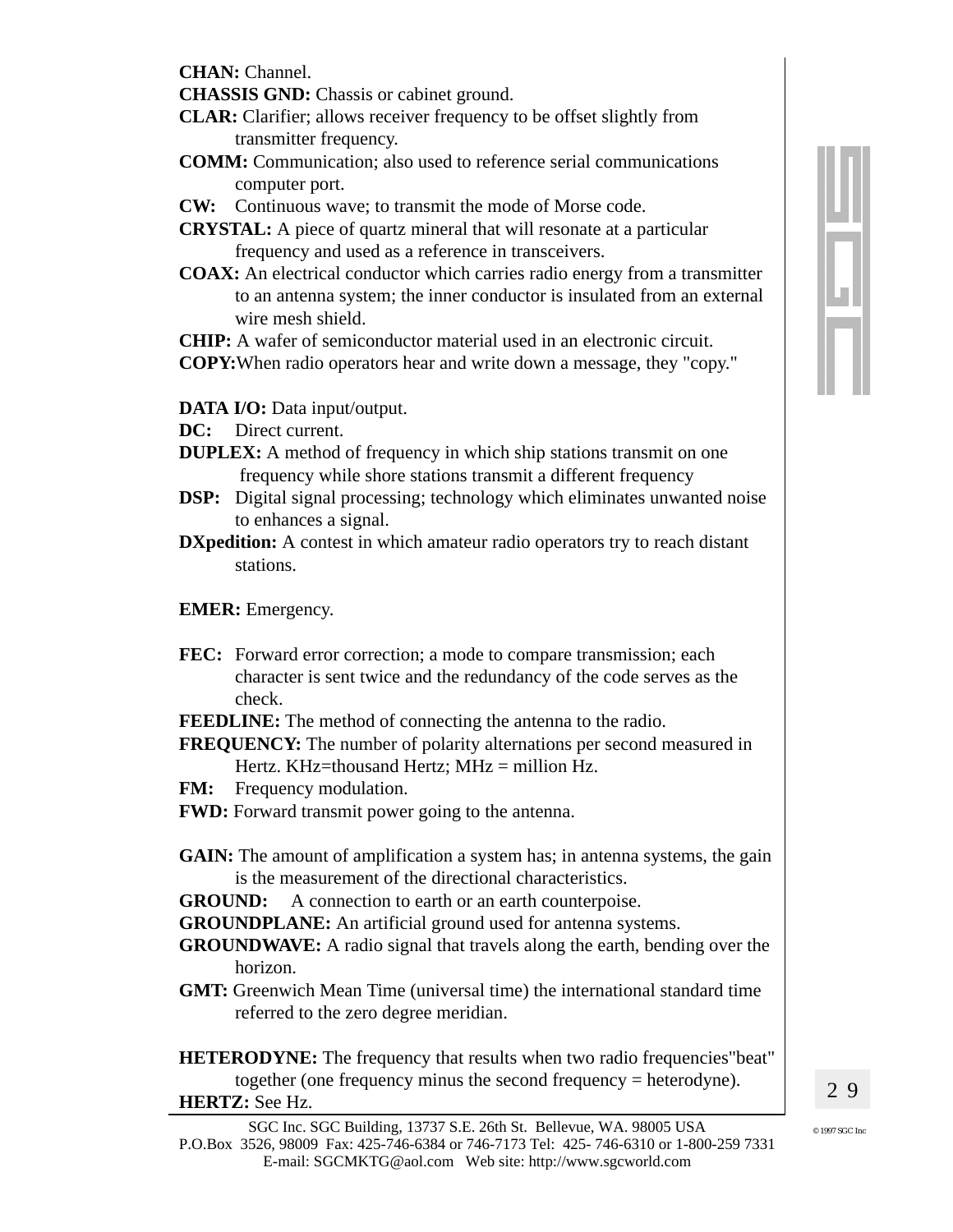**HF:** A range of frequencies from 3 to 30 MHz. **Hz (Hertz):** A measure of frequency: one cycle per second.

**INDUCTOR:**Electronic componant that stores energy in a magnetic field, usually a coil.

**IMPEDANCE:** The apparent opposition in an electrical circuit to the flow of an alternating current.

**IONOSPHERE:** Electricity conducting layers in the earth's upper atmosphere.

#### **KHz:** 1000 Hertz.

- **LCD:** Liquid crystal display.
- **LPA**: Linear power amplifier.
- **LSB:** Lower sideband.
- **LED:** (Light-Emitting Diode) A semiconductor that lights up; used in digital displays.
- **MEMORY:** A computer memory address to which channel information may be assigned.
- **MHz:** 1 million Hertz.
- **MF:** (Medium Frequency), a band of frequencies in the 2 MHz range used for short range communications.
- **MICROPROCESSOR:** A computer processor contained on a chip.
- **MODULATION:** The process of varying the amplitude, frequency or phase of a carrier or signal.

**OSCILLATOR:** A device that produces alternating current. **OSCILLISCOPE:** A display of frequency on a cathode ray tube.

**PCB:** Printed circuit board.

- **PHASE-SHIFT:** Removing an unwanted frequency (or side band) by imposing a mirror-image frequency so the two cancel each other.
- **PTT:** Push to talk.
- **PEP:** Peak envelope power; commonly a power output rating.

**PROPAGATION:** The characteristics of different radio frequency. transmissions, generally in regard to usable distance in relation to frequency and time of day.

**RF:** Radio frequency; any frequency higher than a person can hear.

**RESONATE:** The frequency that a circuit is tuned to

**RADIATE:** The movement of energy away from a place, as in the radiation of an antenna.

- **SSB:** Single Side Band; a high efficiency type of radio transmission generally used for long distance communications where energy is not radiated until modulation is present.
- **SQL:** Squelch.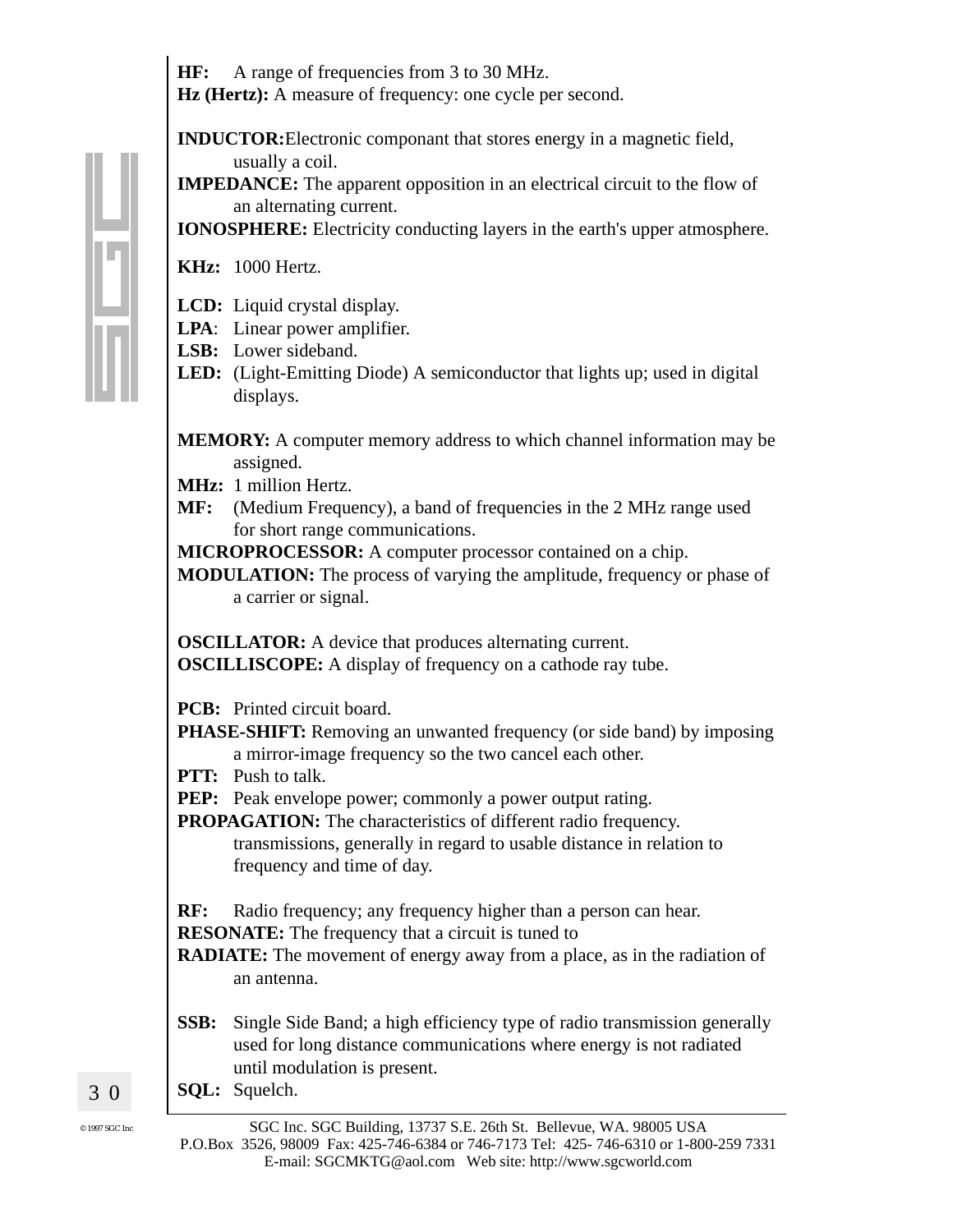- **SIMPLEX:** A method of frequency use in which stations transit and receive on the same frequency.
- **SITOR:** A commercial system of radio teletype for ship to shore, ship to ship and between ships and any telex subscriber; "ship international transmitting over radio."
- **SKIP:** The bounce of the radio signal off the ionosphere.
- **SKYWAVE:** A radio signal which is projected into the ionosphere and bounces one or more times before returning to earth.
- **SYNTHESIZER:** The device that produces and controls frequencies through synthetic results.
- **SNS:** Exclusive to SGC; spectral noise subtraction; works with DSP in signal processing to improve incoming signals.
- **TELEX:** A commercial service involving teletypewriters connected through automatic exchange; "teleprinter  $+$  exchange."
- **TRANSCEIVER:** A term applied to equipment that both transmits and receives.
- **USB:** Upper sideband.
- UTC: Coordinated universal time; same as GMT.
- VCO: Voltage controlled oscillator.
- VHF: Very High Frequency; commonly refers to a short range type of radio whose signal is transmitted on a line of sight from antenna to antenna.
- **VSWR:** Voltage standing wave ratio; a measurement of the efficiency of an antenna system; it measures the energy which is projected out and reflected back to the antenna.
- **VOLTAGE:** A measurement of electrical pressure of the current times resistance.
- **VDC:** Voltage direct current.

**WAVELENGTH:** Distance between two successive radio waves. **WORK:** To be in radio contact or communication with another station.

XMT: Transmit. **XFMR:** Transformer.